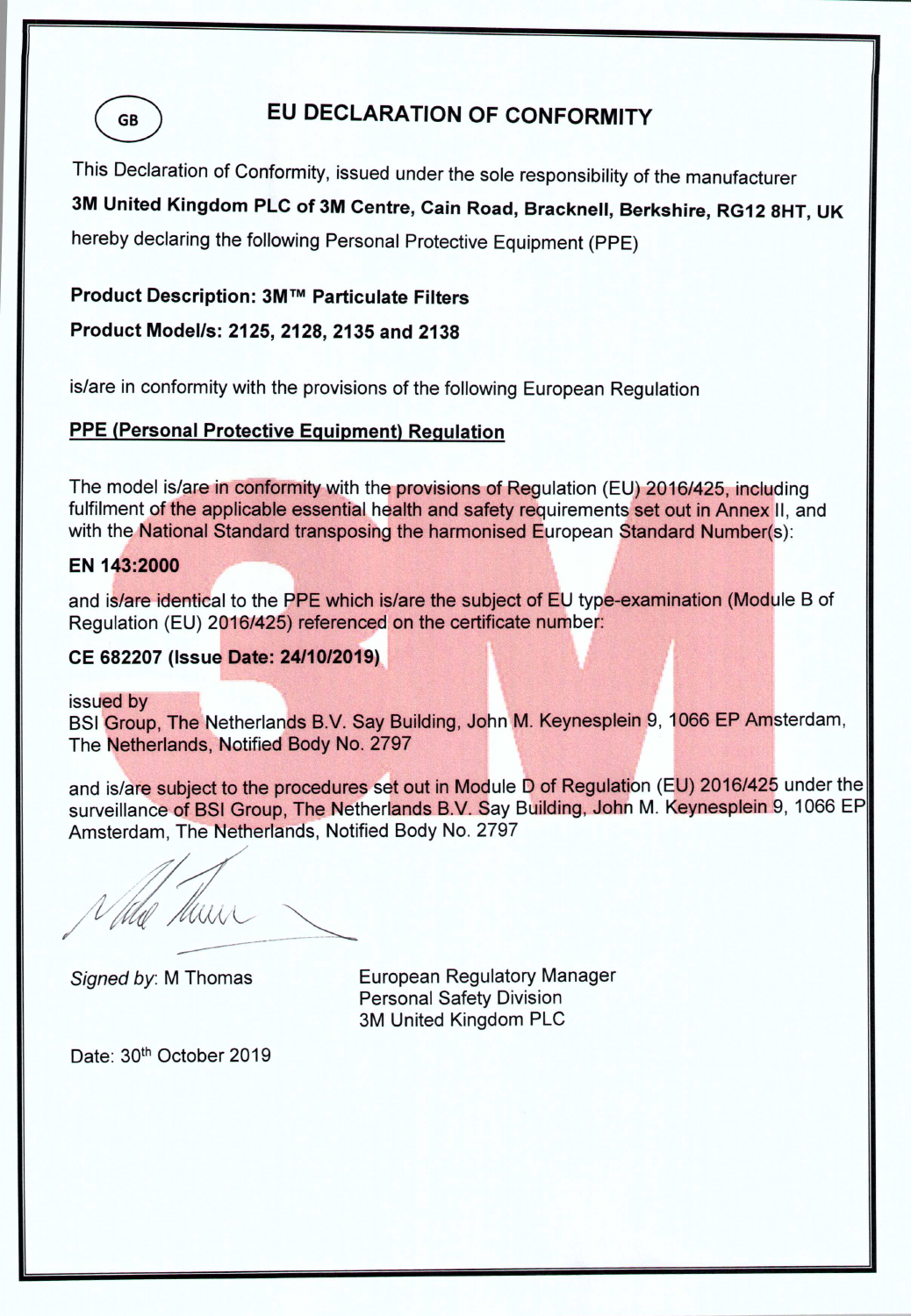**FR**

# **DÉCLARATION DE CONFORMITÉ EU**

Cette déclaration de conformité, émise sous la seule responsabilité du fabricant,

# **3M United Kingdom PLC of 3M Centre, Cain Road, Bracknell, Berkshire, RG12 8HT, UK**

déclare, par la présente, que les équipements de protection individuelle (EPI) suivants

#### **Modèle du produit: 2125, 2128, 2135 and 2138**

#### **Description du produit: 3M™ Particulate Filters**

sont conformes aux dispositions des réglementations et/ou directives européennes suivantes

# **Réglementation EPI (équipement de protection individuelle)**

Le modèle est conforme aux dispositions du règlement (UE) 2016/425, respecte les exigences essentielles de santé et de sécurité applicables énoncées à l'Annexe II, et est conforme à la norme nationale transposant les normes européennes harmonisées:

#### **EN 143:2000**

et est identique à l'EPI faisant l'objet de l'examen UE de type (Module B du règlement (UE) 2016/425) référencé sur le numéro de certificat:

#### **CE 682207 (Date de publication: 24/10/2019)**

#### Publié par

BSI Group, The Netherlands B.V. Say Building, John M. Keynesplein 9, 1066 EP Amsterdam, The Netherlands, Notified Body No. 2797

et est soumis aux procédures décrites dans le Module D du règlement (UE) 2016/425 sous la surveillance de BSI Group, The Netherlands B.V. Say Building, John M. Keynesplein 9, 1066 EP Amsterdam, The Netherlands, Notified Body No. 2797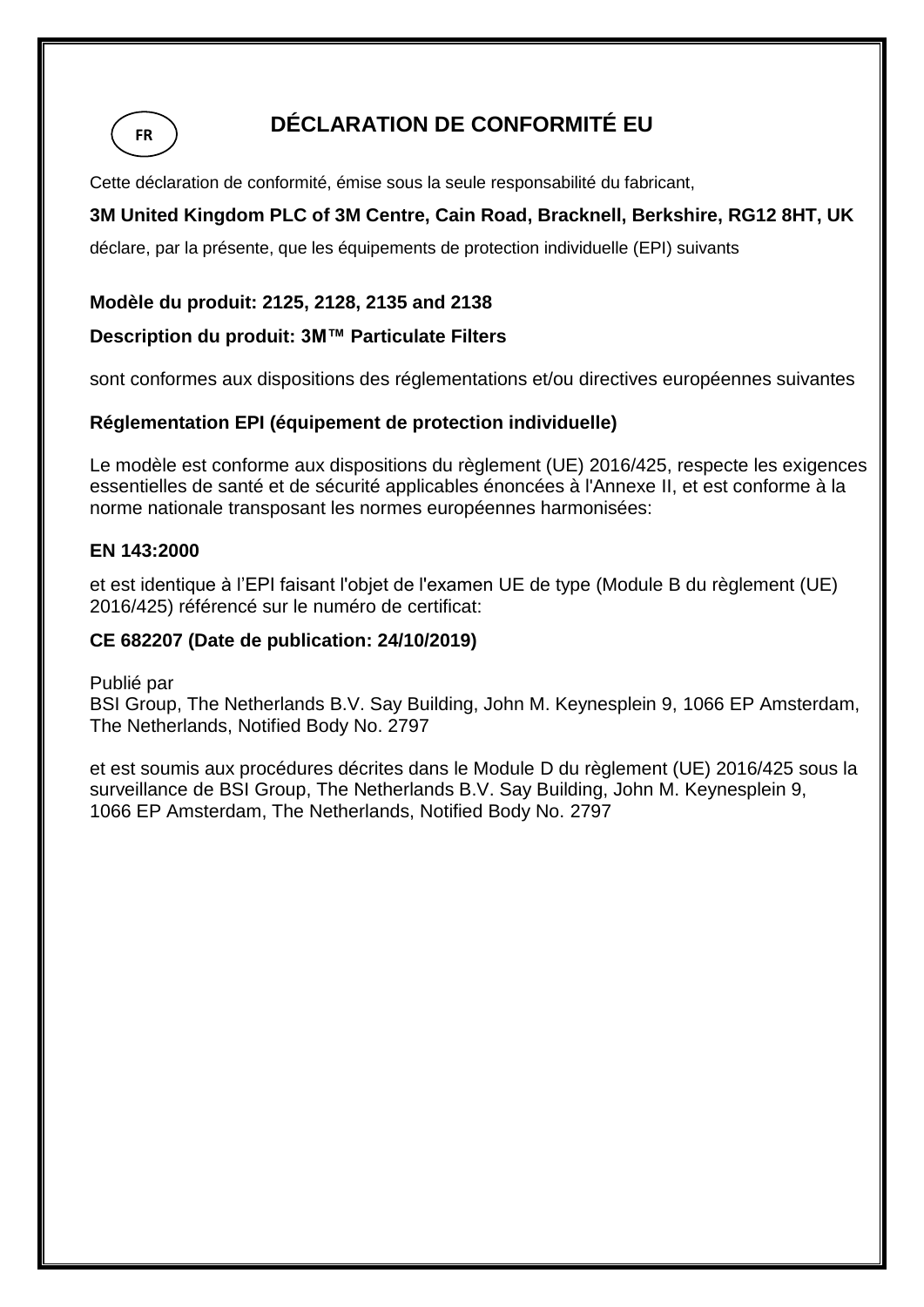**ES**

# **DECLARACIÓN UE DE CONFORMIDAD**

La presente Declaración de conformidad, expedida bajo la exclusiva responsabilidad del fabricante,

# **3M United Kingdom PLC of 3M Centre, Cain Road, Bracknell, Berkshire, RG12 8HT, UK**

certifica que el o los siguientes equipos de protección individual (EPI)

### **Modelo(s) del/de los producto(s): 2125, 2128, 2135 and 2138**

### **Descripción del/de los producto(s): 3M™ Particulate Filters**

cumplen lo dispuesto en los siguientes reglamentos y directivas de la Unión Europea

# **Reglamento relativo a los equipos de protección individual (EPI)**

El o los modelos indicados cumplen las exigencias del Reglamento (UE) 2016/425, incluidos los requisitos esenciales de salud y seguridad especificados en el anexo II, y de las normas nacionales que transpongan las siguientes normas armonizadas europeas:

#### **EN 143:2000**

Asimismo, el o los modelos son idénticos al o a los EPI que están sujetos al examen UE de tipo (módulo B del Reglamento (UE) 2016/425) al que se hace referencia en el certificado n.º:

#### **CE 682207 (Fecha de expedición: 24/10/2019)**

Expedido por BSI Group, The Netherlands B.V. Say Building, John M. Keynesplein 9, 1066 EP Amsterdam, The Netherlands, Notified Body No. 2797

El o los modelos indicados también están sujetos a los procedimientos establecidos en el módulo D del Reglamento (UE) 2016/425, bajo la supervisión de BSI Group, The Netherlands B.V. Say Building, John M. Keynesplein 9, 1066 EP Amsterdam, The Netherlands, Notified Body No. 2797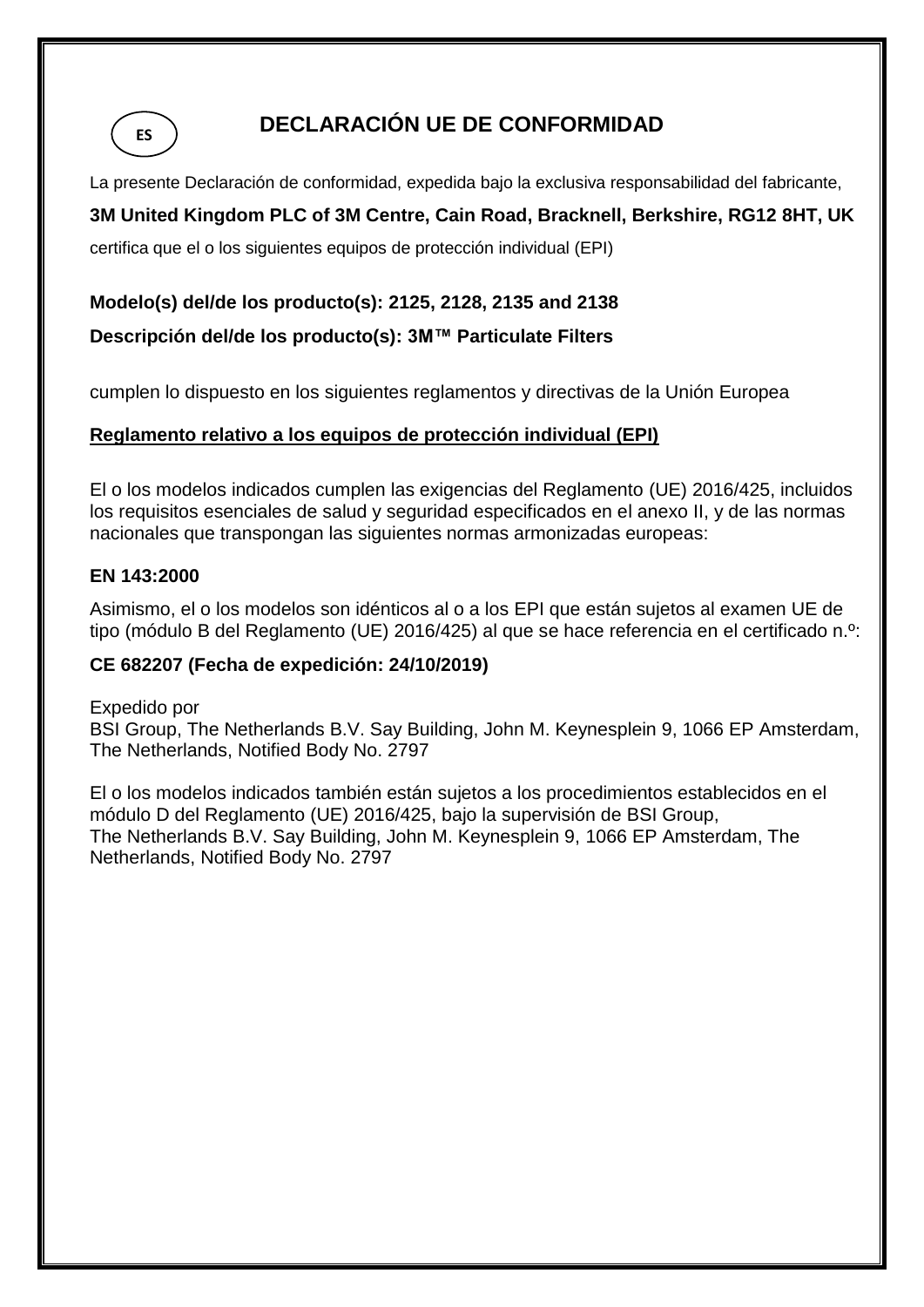

# **EU-KONFORMITÄTSERKLÄRUNG**

Die vorliegende Konformitätserklärung, die unter der alleinigen Verantwortung des Herstellers

# **3M United Kingdom PLC of 3M Centre, Cain Road, Bracknell, Berkshire, RG12 8HT, UK**

ausgestellt wurde, bezieht sich auf die folgende persönliche Schutzausrüstung (PSA)

## **Produktmodell: 2125, 2128, 2135 and 2138**

#### **Produktbeschreibung: 3M™ Particulate Filters**

stimmt mit den Bestimmungen der folgenden europäischen Verordnungen und/oder Richtlinien überein

# **Verordnung über persönliche Schutzausrüstungen (PSA)**

Das Modell entspricht den Bestimmungen der Verordnung (EU) 2016/425, einschließlich der Erfüllung der geltenden grundlegenden Gesundheits- und Sicherheitsanforderungen gemäß Anhang II, und der nationalen Norm zur Umsetzung der harmonisierten europäischen Standardnorm(en):

#### **EN 143:2000**

und ist identisch mit der PSA, die Gegenstand der EU-Baumusterprüfung (Modul B der Verordnung [EU] 2016/425) ist, auf die in der Zertifikatsnummer verwiesen wird:

#### **CE 682207 (Ausgabedatum: 24/10/2019)**

Ausgestellt von

BSI Group, The Netherlands B.V. Say Building, John M. Keynesplein 9, 1066 EP Amsterdam, The Netherlands, Notified Body No. 2797

und unterliegt den Verfahren des Moduls D der Verordnung (EU) 2016/425 unter der Aufsicht von BSI Group, The Netherlands B.V. Say Building, John M. Keynesplein 9, 1066 EP Amsterdam, The Netherlands, Notified Body No. 2797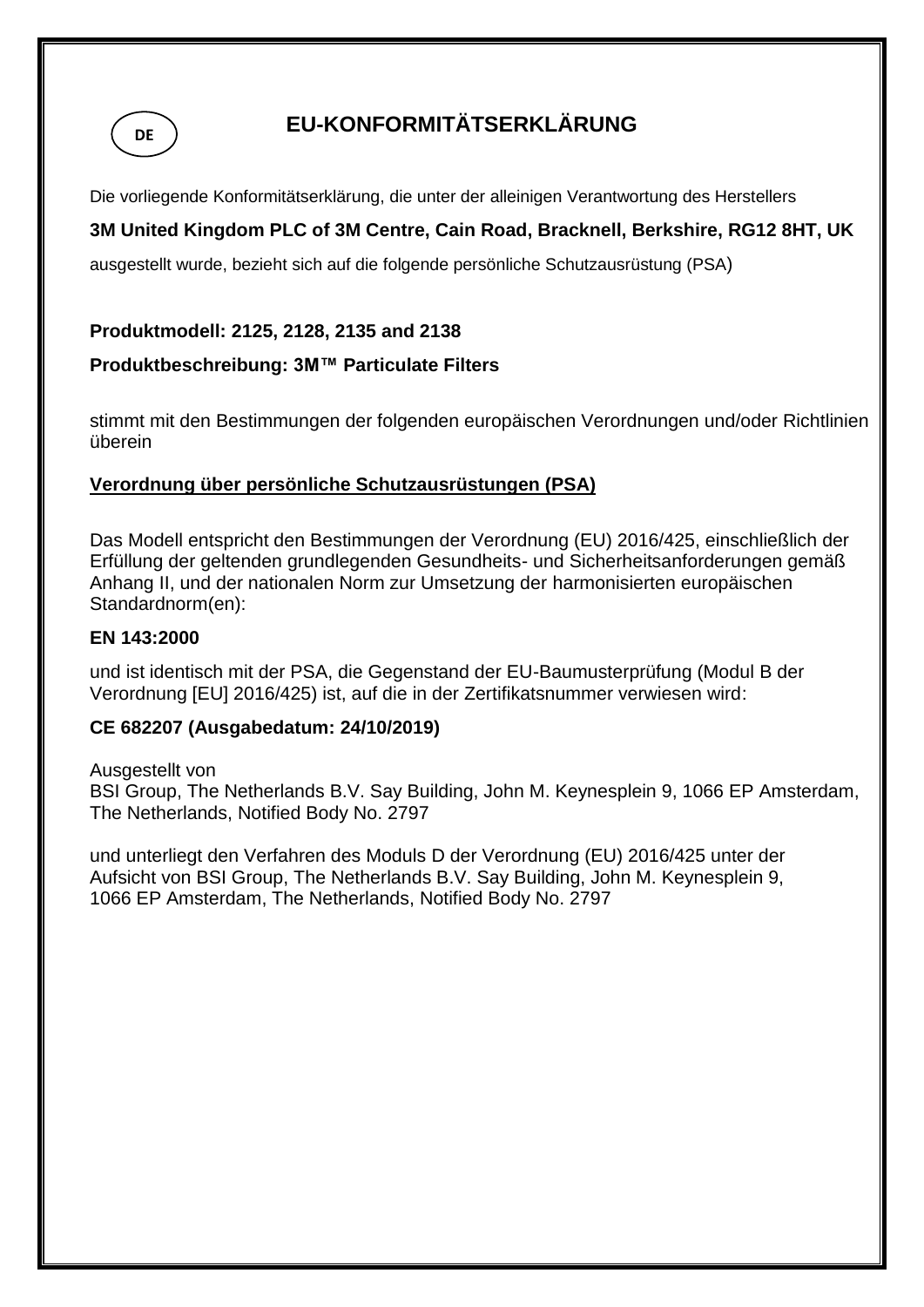

# **DICHIARAZIONE DI CONFORMITÀ UE**

La presente Dichiarazione di conformità viene rilasciata su esclusiva responsabilità del produttore,

# **3M United Kingdom PLC of 3M Centre, Cain Road, Bracknell, Berkshire, RG12 8HT, UK**

il quale dichiara che il seguente dispositivo di protezione individuale (DPI)

## **Modello prodotto: 2125, 2128, 2135 and 2138**

# **Descrizione prodotto: 3M™ Particulate Filters**

è conforme alle disposizioni dei seguenti regolamenti e/o direttive europee

# **Regolamento sui DPI (dispositivi di protezione individuale)**

Il modello è conforme alle disposizioni del regolamento (UE) 2016/425, compreso l'adempimento ai requisiti essenziali di salute e di sicurezza applicabili, definiti nell'allegato II, e alla norma nazionale che recepisce la norma europea armonizzata numero:

#### **EN 143:2000**

ed è identico al DPI oggetto di esame UE del tipo (modulo B del regolamento (UE) 2016/425) citato nel certificato numero:

#### **CE 682207 (Data di emissione: 24/10/2019)**

emesso da

BSI Group, The Netherlands B.V. Say Building, John M. Keynesplein 9, 1066 EP Amsterdam, The Netherlands, Notified Body No. 2797

ed è soggetto alle procedure definite nel modulo D del regolamento (UE) 2016/425 sotto la sorveglianza di, BSI Group, The Netherlands B.V. Say Building, John M. Keynesplein 9, 1066 EP Amsterdam, The Netherlands, Notified Body No. 2797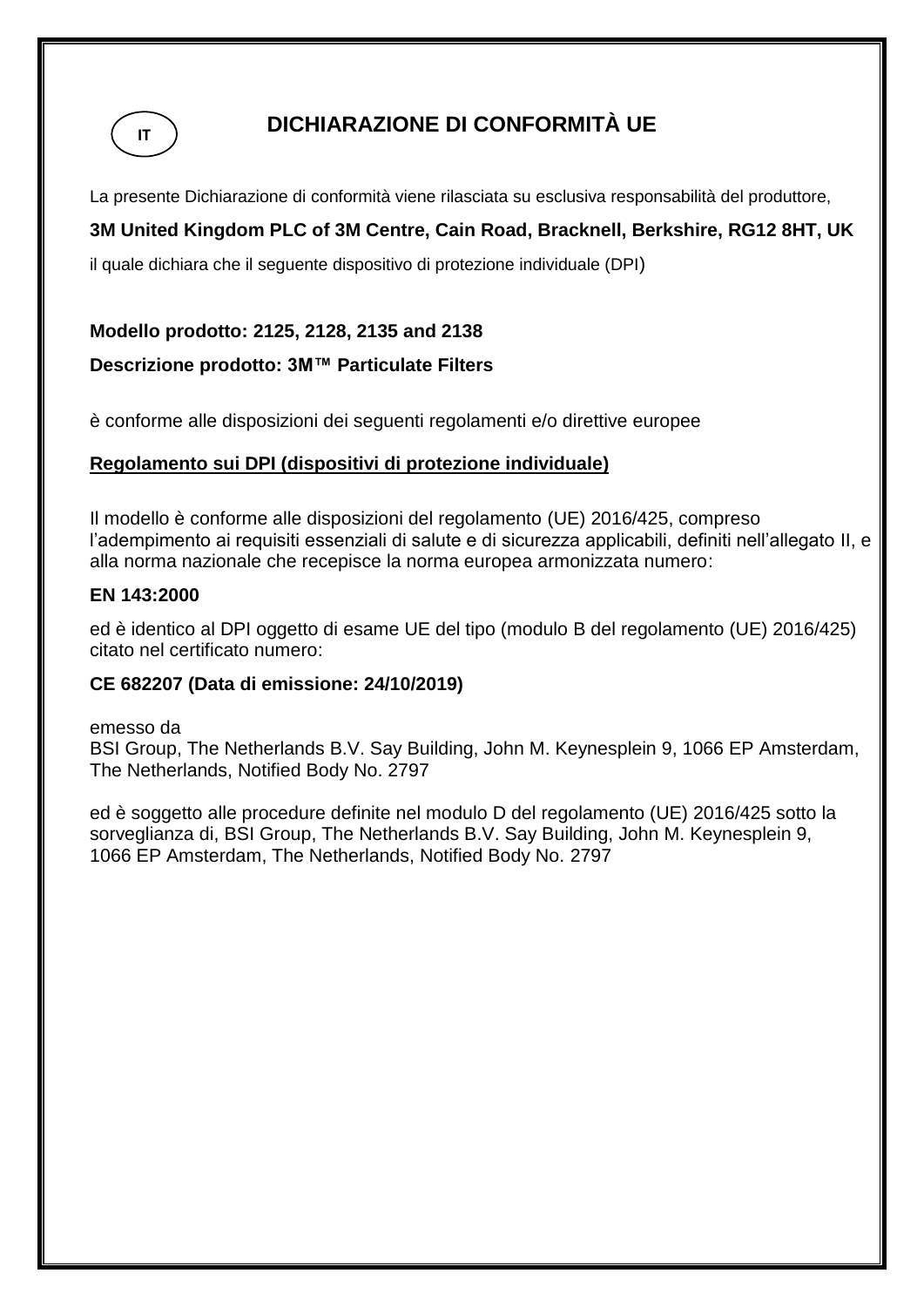

# **DECLARAÇÃO DE CONFORMIDADE CE**

A presente Declaração de Conformidade é emitida sob a exclusiva responsabilidade do fabricante

**3M United Kingdom PLC of 3M Centre, Cain Road, Bracknell, Berkshire, RG12 8HT, UK** 

e declara que o(s) seguinte(s) Equipamento(s) de Proteção Individual (EPI)

#### **Modelo do Produto: 2125, 2128, 2135 and 2138**

**Descrição do Produto: 3M™ Particulate Filters**

está/estão em conformidade com o disposto nos seguintes Regulamentos e/ou Diretivas **Europeias** 

#### **Regulamento EPI (Equipamento de Proteção Individual)**

O modelo está em conformidade com o disposto no Regulamento (UE) 2016/425, incluindo os requisitos essenciais de saúde e segurança aplicáveis previstos no Anexo II e com a norma nacional que transpõe a(s) norma(s) harmonizada(s) a nível europeu número(s):

#### **EN 143:2000**

e é/são idêntico(s) ao(s) EPI que é/são objeto do exame UE de tipo (Módulo B do Regulamento (UE) 2016/425) referido no número do certificado:

#### **CE 682207 (Data de Emissão: 24/10/2019)**

Emitido por BSI Group, The Netherlands B.V. Say Building, John M. Keynesplein 9, 1066 EP Amsterdam, The Netherlands, Notified Body No. 2797

e está/estão sujeito(s) aos procedimentos previstos no Módulo D do Regulamento (UE) 2016/425 ao abrigo do, BSI Group, The Netherlands B.V. Say Building, John M. Keynesplein 9, 1066 EP Amsterdam, The Netherlands, Notified Body No. 2797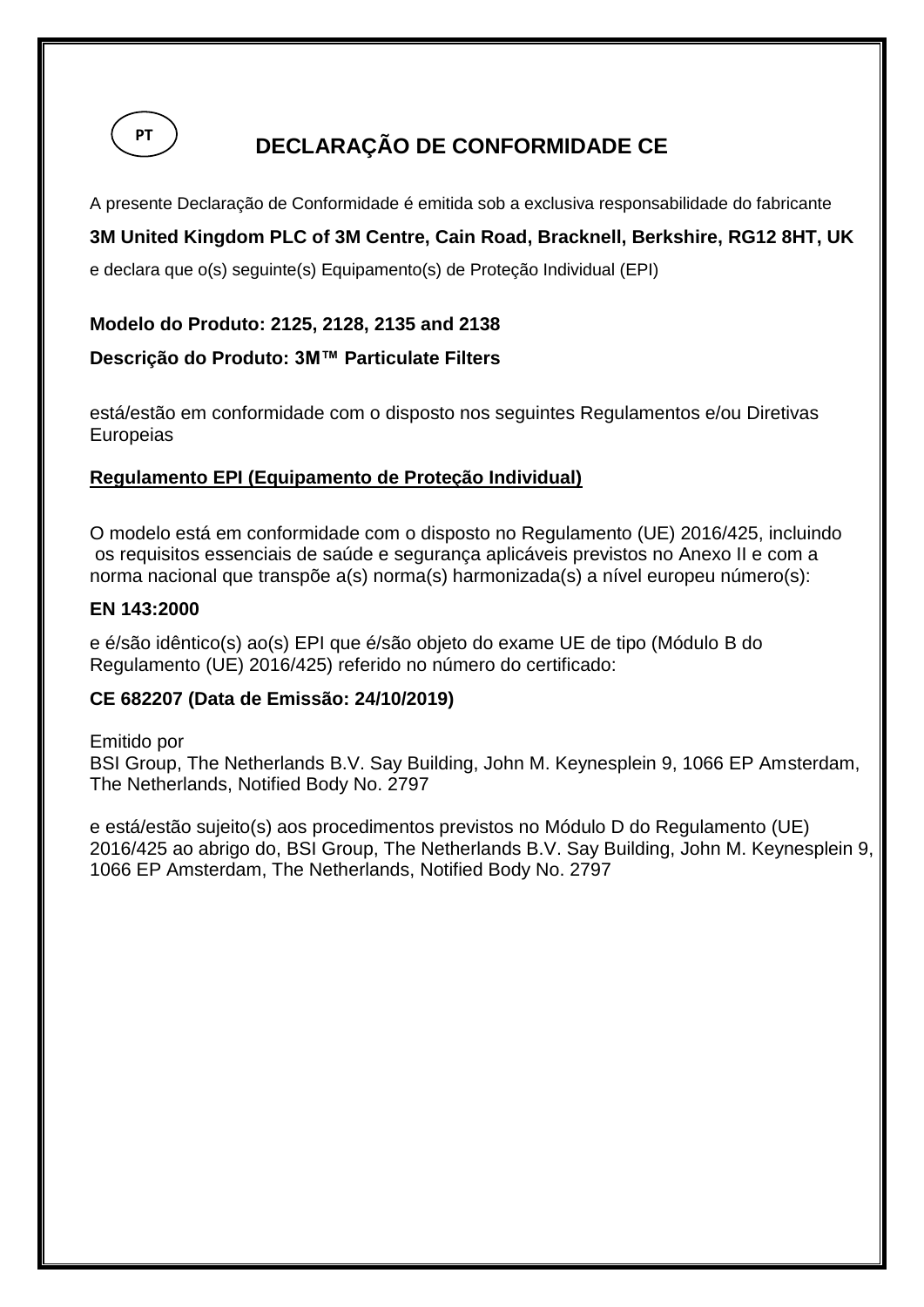# **NO**

# **EU-samsvarserklæring**

Denne samsvarserklæringen, utgitt av produsenten som eneansvarlig,

# **3M United Kingdom PLC of 3M Centre, Cain Road, Bracknell, Berkshire, RG12 8HT, UK**

erklærer at følgende personlig verneutstyr (PVU)

#### **Produktmodell: 2125, 2128, 2135 and 2138**

#### **Produktbeskrivelse: 3M™ Particulate Filters**

er i samsvar med bestemmelsene i følgene europeiske forordninger og/eller direktiv

#### **PVU-forordningen (personlig verneutstyr)**

Modellen er i samsvar med bestemmelsene i forordning (EU) 2016/425, inkludert oppfyllelse av relevante vesentlige helse- og sikkerhetskrav angitt i vedlegg II, og med nasjonal standard basert på bruken av europeiske, harmoniserte standarder:

#### **EN 143:2000**

og er identisk med det personlige verneutstyret som er gjenstand for EU-typeprøving (modul B i forordning (EU) 2016/425) referert på attestnummeret:

#### **CE 682207 (Utgitt dato: 24/10/2019)**

utgitt av

 BSI Group, The Netherlands B.V. Say Building, John M. Keynesplein 9, 1066 EP Amsterdam, The Netherlands, Notified Body No. 2797

 og er underlagt prosedyrene angitt i modul D i forordning (EU) 2016/425 under oppsyn av BSI Group, The Netherlands B.V. Say Building, John M. Keynesplein 9,1066 EP Amsterdam, The Netherlands, Notified Body No. 2797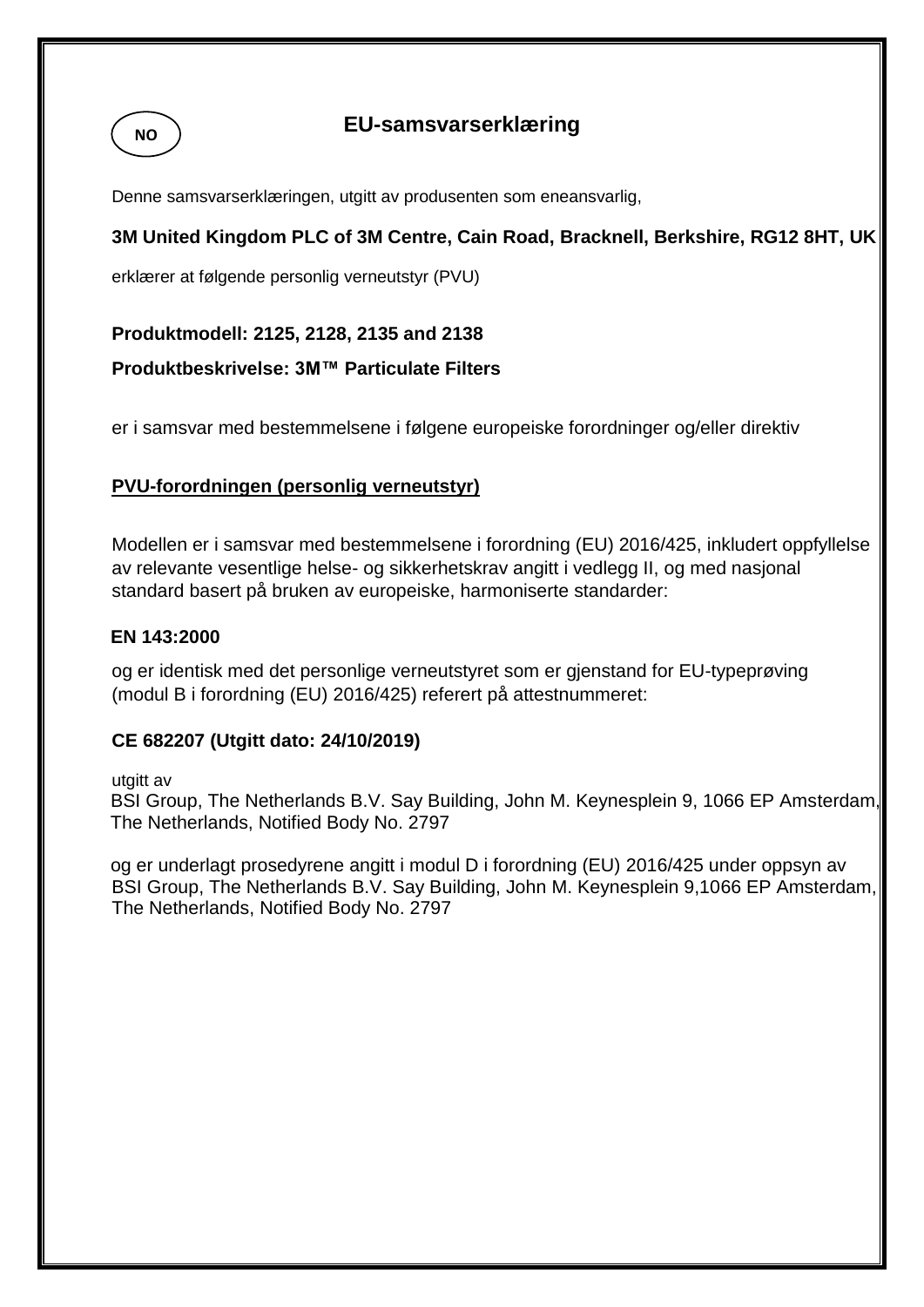**IS**

# **ESB-SAMRÆMISYFIRLÝSING**

Í þessari samræmisyfirlýsingu, sem framleiðandinn ber einn ábyrgð á,

# **3M United Kingdom PLC of 3M Centre, Cain Road, Bracknell, Berkshire, RG12 8HT, UK**

er því lýst yfir að eftirfarandi persónuhlífar (PPE)

# **Tegund vöru: 2125, 2128, 2135 and 2138**

# **Lýsing á vöru: 3M™ Particulate Filters**

er/eru í samræmi við ákvæði eftirfarandi ESB-reglugerða og/eða -tilskipana

# **Reglugerð um persónuhlífar (PPE)**

Varan/vörurnar er/eru í samræmi við ákvæði reglugerðar (ESB) 2016/425, þar með talið hvað varðar að uppfylla viðeigandi grunnkröfur um heilsuvernd og öryggi sem settar eru fram í II. viðauka og með landsbundnum staðli sem stendur fyrir samhæfða evrópska staðalnúmerið ( númerin):

#### **EN 143:2000**

og er/eru í einu og öllu eins og persónuhlífarnar sem ESB-gerðarprófun (hluti B í reglugerð (ESB) 2016/425) tekur til, og sem vísað er til í vottorðsnúmerinu:

#### **CE 682207 (Útgáfudagsetning: 24/10/2019)**

gefið út af BSI Group, The Netherlands B.V. Say Building, John M. Keynesplein 9, 1066 EP Amsterdam, The Netherlands, Notified Body No. 2797

og fellur/falla undir aðferðirnar sem lýst er í hluta D í reglugerð (ESB) 2016/425, og sem lúta skulu BSI Group, The Netherlands B.V. Say Building, John M. Keynesplein 9, 1066 EP Amsterdam, The Netherlands, Notified Body No. 2797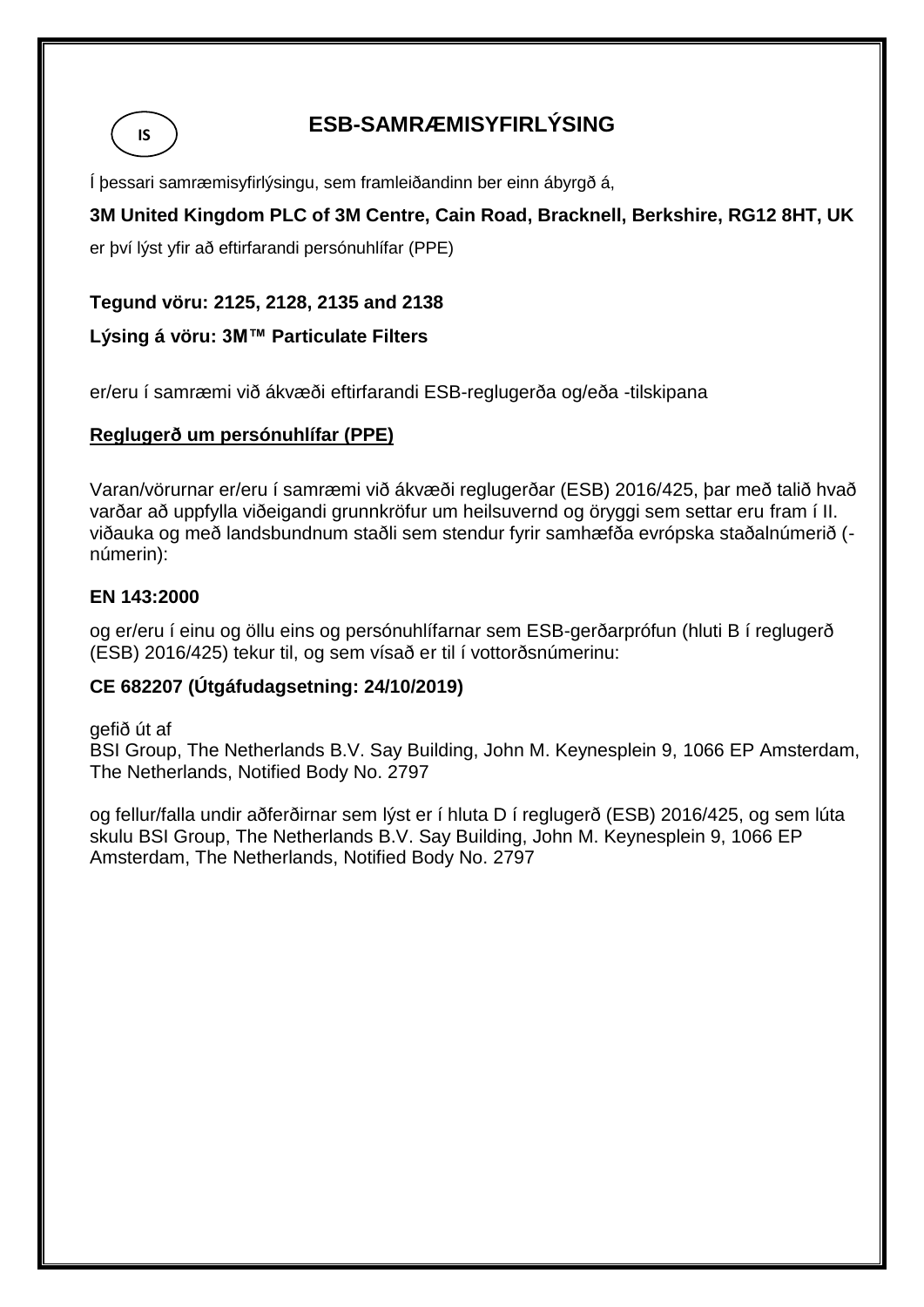

# **DEKLARACJA ZGODNOŚCI UE**

Niniejsza deklaracja zgodności, wydana na wyłączną odpowiedzialność producenta,

# **3M United Kingdom PLC of 3M Centre, Cain Road, Bracknell, Berkshire, RG12 8HT, UK**

zgłaszającego następujący sprzęt ochrony osobistej (PPE)

#### **Model produktu: 2125, 2128, 2135 and 2138**

#### **Opis produktu: 3M™ Particulate Filters**

jest zgodny z postanowieniami następujących rozporządzeń i/lub dyrektyw europejskich

#### **Rozporządzenie w sprawie środków ochrony osobistej (PPE)**

Model jest zgodny z postanowieniami rozporządzenia (UE) 2016/425, w tym z mającymi zastosowanie zasadniczymi wymaganiami w zakresie zdrowia i bezpieczeństwa określonymi w załączniku II, oraz z normą krajową wdrażającą zharmonizowane normy europejskie o numerach:

#### **EN 143:2000**

i jest identyczny ze środkami ochrony osobistej, które są przedmiotem badania typu UE (moduł B rozporządzenia (UE) 2016/425), o którym mowa w świadectwie numer:

#### **CE 682207 (Data wydania: 24/10/2019)**

dokument wydał:

BSI Group, The Netherlands B.V. Say Building, John M. Keynesplein 9, 1066 EP Amsterdam, The Netherlands, Notified Body No. 2797

i podlega procedurom określonym w module D rozporządzenia (UE) 2016/425 pod nadzorem BSI Group, The Netherlands B.V. Say Building, John M. Keynesplein 9, 1066 EP Amsterdam, The Netherlands, Notified Body No. 2797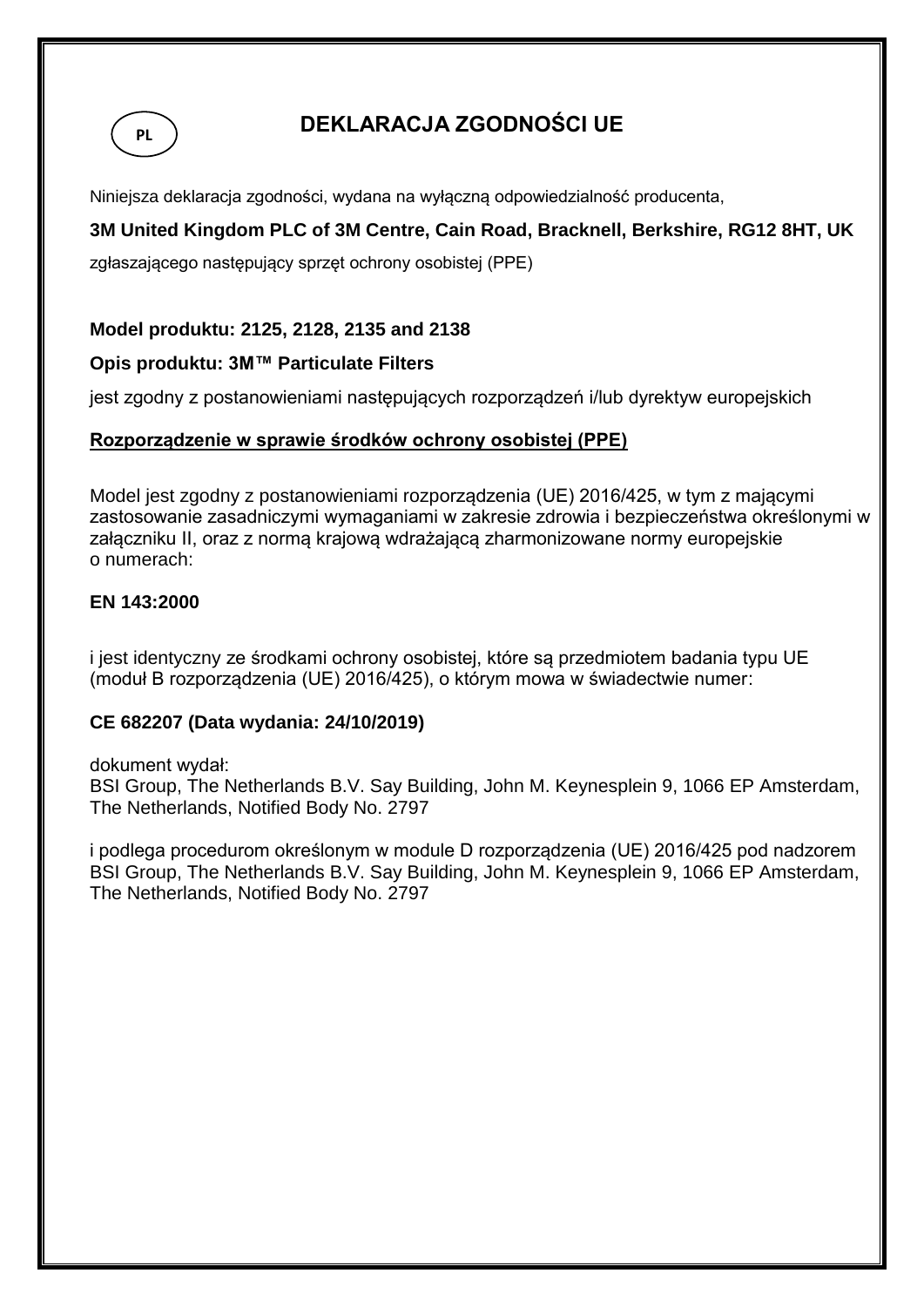

# **EU-FÖRSÄKRAN OM ÖVERENSSTÄMMELSE**

Denna försäkran om överensstämmelse, som utfärdas på tillverkarens eget ansvar,

# **3M United Kingdom PLC of 3M Centre, Cain Road, Bracknell, Berkshire, RG12 8HT, UK**

intygar härmed att följande personliga skyddsutrustning

#### **Produktmodell: 2125, 2128, 2135 and 2138**

#### **Produktbeskrivning: 3M™ Particulate Filters**

överensstämmer med bestämmelserna i följande EU-förordningar och/eller EU-direktiv

#### **Förordningen om personlig skyddsutrustning**

Modellen överensstämmer med bestämmelserna i förordning (EU) 2016/425, inklusive uppfyllande av de tillämpliga grundläggande hälso- och säkerhetskraven i bilaga II, och med den nationella standard som införlivar följande harmoniserade europeiska standard(er):

#### **EN 143:2000**

och är identisk(a) med den personliga skyddsutrustning som omfattas av den EU-typkontroll (modul B i förordning (EU) 2016/425) som avses i intyg nummer:

#### **CE 682207 (Datum för utfärdande: 24/10/2019)**

utfärdat av

 BSI Group, The Netherlands B.V. Say Building, John M. Keynesplein 9, 1066 EP Amsterdam, The Netherlands, Notified Body No. 2797

och omfattas av de förfaranden som beskrivs i modul D i förordning (EU) 2016/425 under övervakande av BSI Group, The Netherlands B.V. Say Building, John M. Keynesplein 9, 1066 EP Amsterdam, The Netherlands, Notified Body No. 2797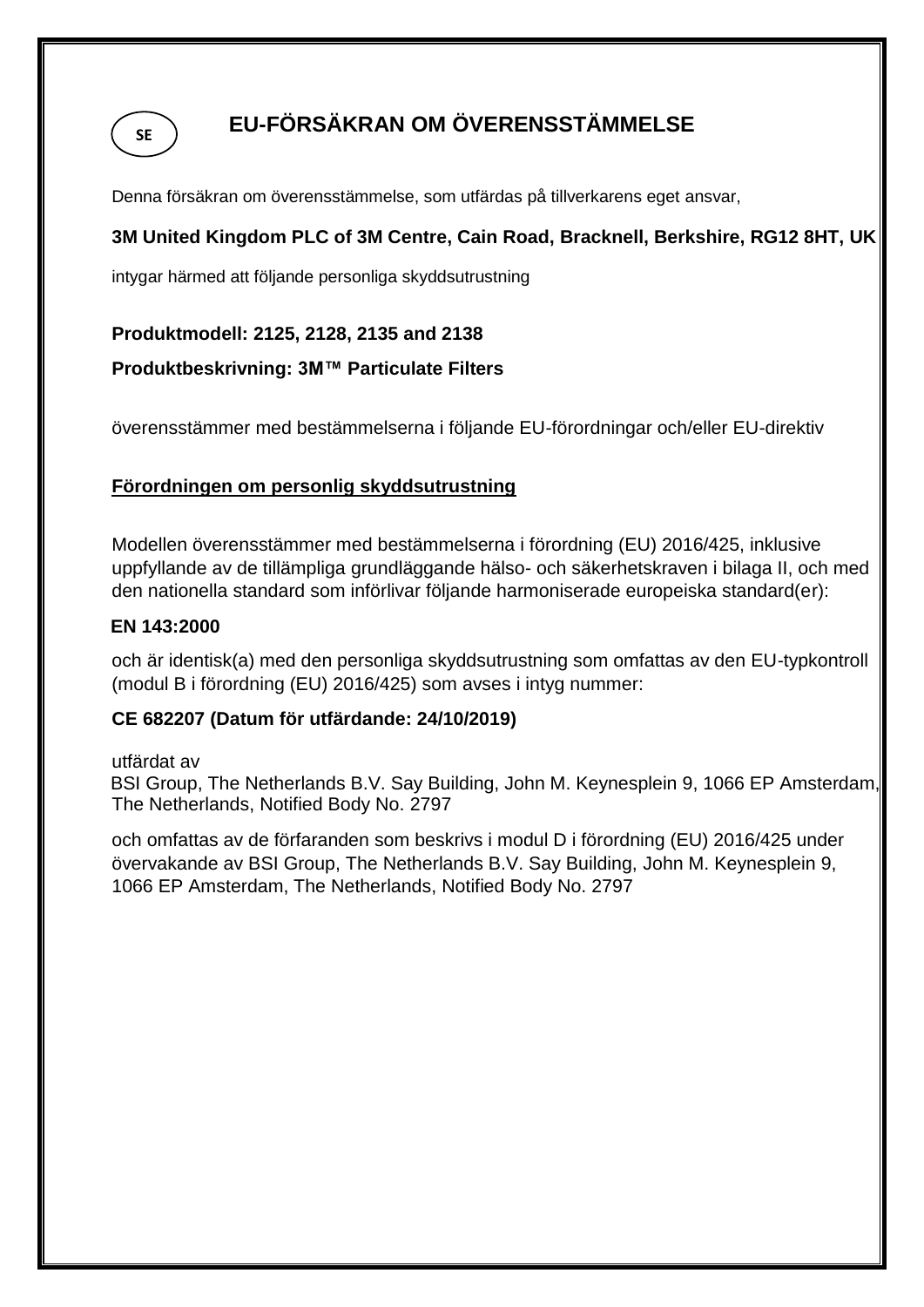

# **EG-CONFORMITEITSVERKLARING**

Deze conformiteitsverklaring wordt verstrekt onder de exclusieve verantwoordelijkheid van de fabrikant **X X**

#### **3M United Kingdom PLC of 3M Centre, Cain Road, Bracknell, Berkshire, RG12 8HT, UK X X**

waarbij de persoonlijke beschermingsmiddelen (PBM) worden opgegeven **X**

#### **Productmodel: 2125, 2128, 2135 and 2138**

#### **Productbeschrijving: 3M™ Particulate Filters**

is/zijn in overeenstemming met de bepalingen van de volgende Europese verordeningen en/of richtlijnen

#### **Verordening betreffende PBM (persoonlijke beschermingsmiddelen)**

Model(len) is/zijn in overeenstemming met de bepalingen van Verordening (EU) 2016/425, inclusief het voldoen aan de toepasselijke essentiële veiligheids- en gezondheidseisen opgenomen in Bijlage II, alsook met de nationale norm tot omzetting van de geharmoniseerde, Europese norm(en):

#### **EN 143:2000**

en is/zijn identiek aan de PBM, het onderwerp van het EU-typeonderzoek (Module B van Verordening (EU) 2016/425) waarnaar wordt verwezen via het certificaatnummer:

#### **CE 682207 (Publicatiedatum: 24/10/2019)**

uitgegeven door BSI Group, The Netherlands B.V. Say Building, John M. Keynesplein 9, 1066 EP Amsterdam, The Netherlands, Notified Body No. 2797

en is/zijn onderworpen aan de procedures opgenomen in Module D van Verordening (EU) 2016/425 onder het toezicht van BSI Group, The Netherlands B.V. Say Building, John M. Keynesplein 9, 1066 EP Amsterdam, The Netherlands, Notified Body No. 2797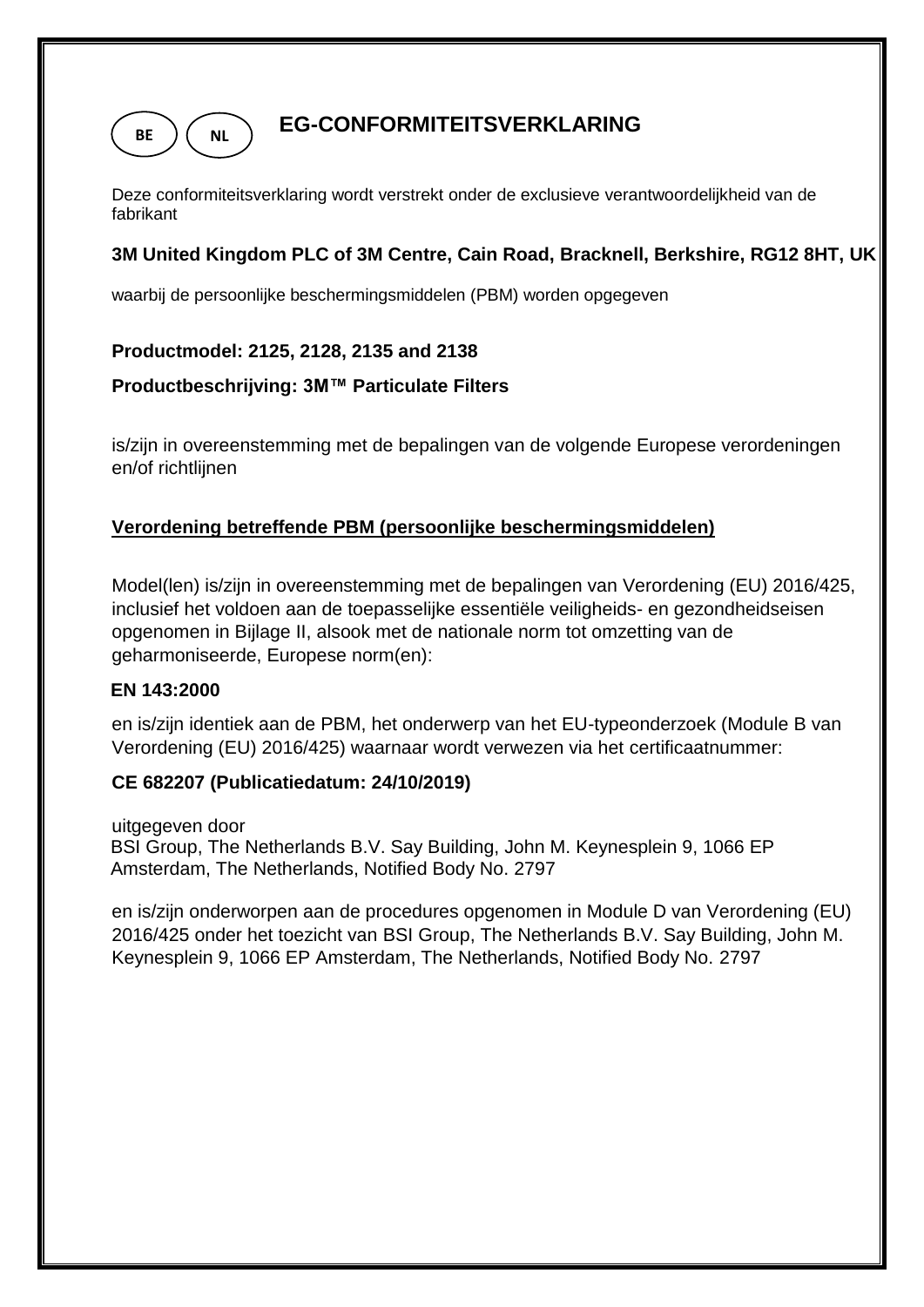**DK**

# **EU-OVERENSSTEMMELSESERKLÆRING**

Denne overensstemmelseserklæring udstedes på fabrikantens eget ansvar,

# **3M United Kingdom PLC of 3M Centre, Cain Road, Bracknell, Berkshire, RG12 8HT, UK**

vedrørende følgende personlige værnemiddel (PV)

#### **Produktmodel: 2125, 2128, 2135 and 2138**

#### **Produktbeskrivelse: 3M™ Particulate Filters**

er i overensstemmelse med bestemmelserne i følgende europæiske forordninger og/eller direktiver

#### **Forordning om personlige værnemidler (PV'er)**

Modellen er i overensstemmelse med bestemmelserne i forordning (EU) 2016/425, herunder opfyldelse af de gældende væsentlige sikkerheds- og sundhedskrav i bilag II og med den nationale standard, der gennemfører de harmoniserede europæiske standardnumre:

#### **EN 143:2000**

og er identisk med det PV, der er genstand for EU-typeafprøvning (modul B i forordning (EU) 2016/425), der henvises til på certifikatnummeret:

#### **CE 682207 (Udstedelsesdato: 24/10/2019)**

udstedt af:

BSI Group, The Netherlands B.V. Say Building, John M. Keynesplein 9, 1066 EP Amsterdam, The Netherlands, Notified Body No. 2797

og er omfattet af procedurerne i modul D i forordning (EU) 2016/425 under tilsyn fra BSI Group, The Netherlands B.V. Say Building, John M. Keynesplein 9, 1066 EP Amsterdam, The Netherlands, Notified Body No. 2797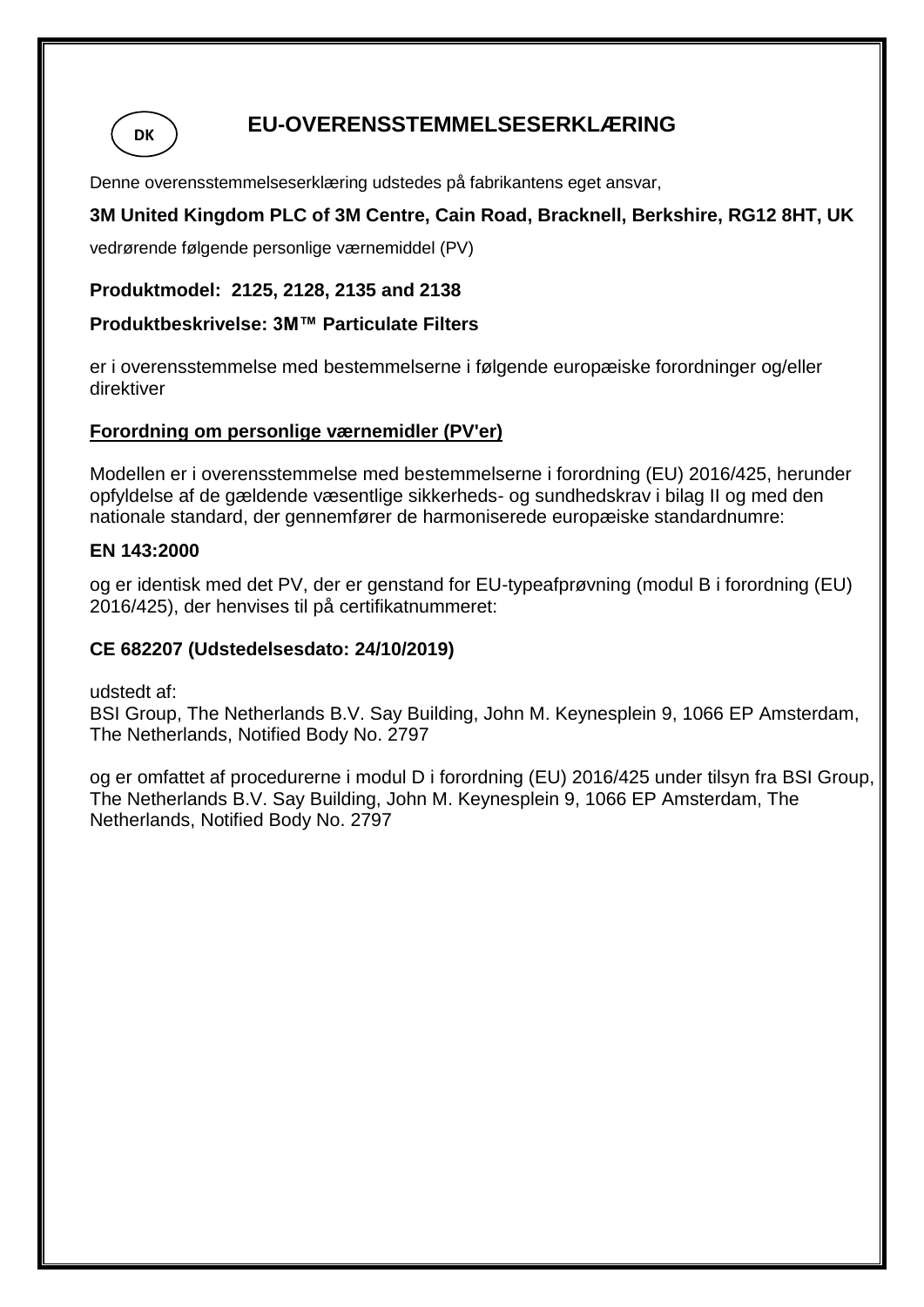**FI**

# **EU-VAATIMUSTENMUKAISUUSVAKUUTUS**

Vaatimustenmukaisuusvakuutus on annettu valmistajan yksinomaisella vastuulla,

# **3M United Kingdom PLC of 3M Centre, Cain Road, Bracknell, Berkshire, RG12 8HT, UK**

joka ilmoittaa, että seuraavat henkilönsuojaimet

# **Tuotemalli: 2125, 2128, 2135 and 2138**

# **Tuotteen kuvaus: 3M™ Particulate Filters**

ovat seuraavien eurooppalaisten asetusten ja/tai direktiivien säännösten mukaisia

#### **Henkilönsuojaimia koskeva asetus**

Malli on asetuksen (EU) 2016/425 säännösten mukainen ja täyttää sovellettavat välttämättömät terveyttä ja turvallisuutta koskevat vaatimukset, jotka on esitetty liitteessä II sekä yhdenmukaistettujen eurooppalaisten standardinumeroiden täytäntöönpanoa varten annetussa kansallisessa standardissa:

#### **EN 143:2000**

ja vastaavat tarkalleen henkilönsuojaimia, joille suoritetaan EU:n tyyppitarkastus, joka on mainittu sertifikaatissa nro (asetuksen (EU) 2016/425 B-moduuli):

# **CE 682207 (Myöntöpäivämäärä: 24/10/2019)**

#### Myöntäjä

BSI Group, The Netherlands B.V. Say Building, John M. Keynesplein 9, 1066 EP Amsterdam, The Netherlands, Notified Body No. 2797

ja niille suoritetaan asetuksen (EU) 2016/425 D-moduulissa esitetyt toimenpiteet seuraavien tahojen valvonnassa BSI Group, The Netherlands B.V. Say Building, John M. Keynesplein 9, 1066 EP

Amsterdam, The Netherlands, Notified Body No. 2797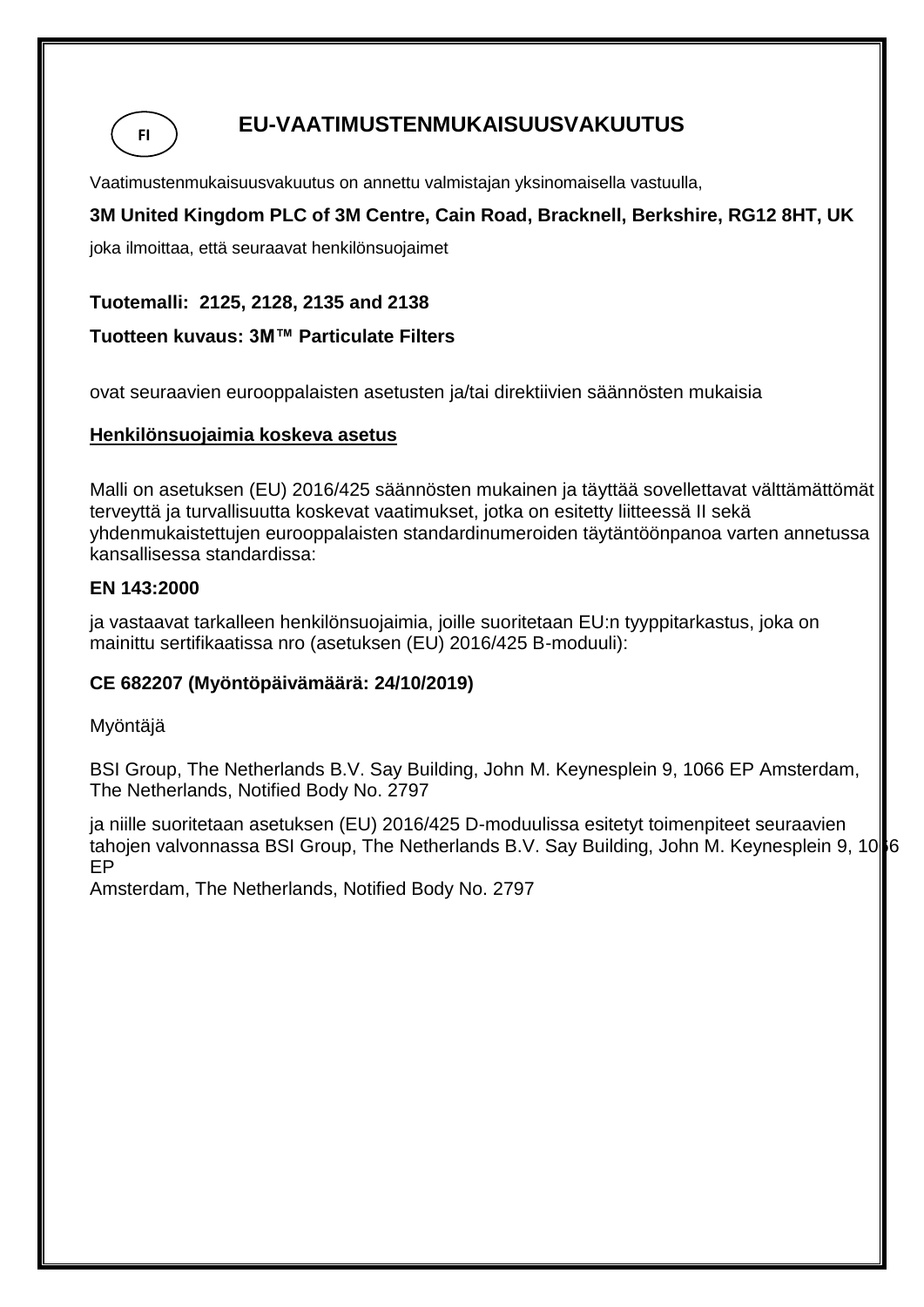**SI**

# **IZJAVA EU O SKLADNOSTI**

Ta izjava o skladnosti, izdana v izključni pristojnosti proizvajalca,

# **3M United Kingdom PLC of 3M Centre, Cain Road, Bracknell, Berkshire, RG12 8HT, UK**

je potrdilo, da je naslednja osebna zaščitna oprema (OZO)

#### **Model izdelka: 2125, 2128, 2135 and 2138**

#### **Opis izdelka: 3M™ Particulate Filters**

v skladu z določbami naslednjih evropskih uredb in/ali direktiv

#### **o osebni zaščitni opremi (OZO)**

Model(-i) je/so v skladu z določbami Uredbe (EU) 2016/425, vključno z izpolnjevanjem veljavnih bistvenih zdravstvenih in varnostnih zahtev iz Priloge II, in nacionalnim standardom, ki prevzema harmonizirane številke evropskega standarda:

#### **EN 143:2000**

in je/so identični osebni zaščitni opremi, ki je/so predmet EU-pregleda tipa (modul B Uredbe (EU) 2016/425), na katerega se sklicuje številka potrdila:

#### **CE 682207 (Datum izdaje: 24/10/2019)**

izdal:

BSI Group, The Netherlands B.V. Say Building, John M. Keynesplein 9, 1066 EP Amsterdam, The Netherlands, Notified Body No. 2797

in je/ali so predmet postopkov, določenih v modulu D Uredbe (EU) 2016/425 pod nadzorom BSI Group, The Netherlands B.V. Say Building, John M. Keynesplein 9, 1066 EP Amsterdam, The Netherlands, Notified Body No. 2797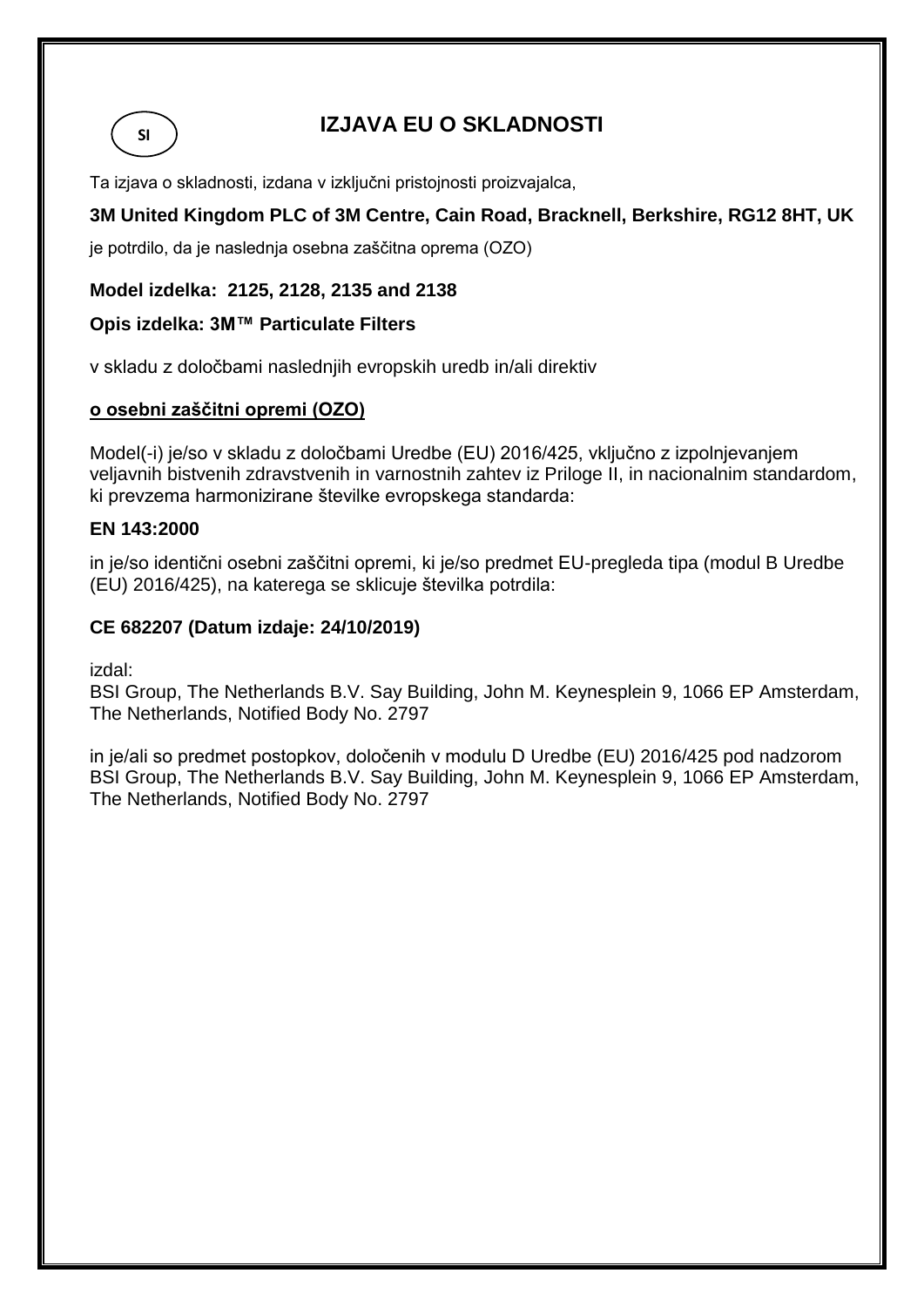# **ES ATBILSTĪBAS DEKLARĀCIJA**

Šī atbilstības deklarācija ir izsniegta vienīgi uz tāda ražotāja atbildību,

# **3M United Kingdom PLC of 3M Centre, Cain Road, Bracknell, Berkshire, RG12 8HT, UK**

kurš ar šo deklarē tālāk minēto individuālo aizsardzības līdzekļu (IAL) atbilstību

#### **Produkta modelis: 2125, 2128, 2135 and 2138**

#### **Produkta apraksts: 3M™ Particulate Filters**

atbilst tālāk minēto Eiropas Regulu un/vai Direktīvu noteikumiem

#### **IAL (individuālo aizsardzības līdzekļu) regula**

Modelis atbilst Regulas (ES) 2016/425 noteikumiem, tostarp izpilda piemērojamās būtiskās veselības un drošības prasības, kas izklāstītas II pielikumā, un atbilst Nacionālajam standartam, kurā transponēts(-i) harmonizētais(-tie) Eiropas standarts(-i) Nr.:

#### **EN 143:2000**

**LV**

un ir identisks(-i) IAL, uz kuru(-iem) attiecas ES tipa pārbaude (Regulas (ES) 2016/425 B modulis), kas norādīta sertifikātā Nr.:

#### **CE 682207 (Izdošanas datums: 24/10/2019)**

Izdevējs:

BSI Group, The Netherlands B.V. Say Building, John M. Keynesplein 9, 1066 EP Amsterdam, The Netherlands, Notified Body No. 2797

un pakļauts procedūrām, kas izklāstītas Regulas (ES) 2016/425 D modulī, kuru uzraudzību nodrošina BSI Group, The Netherlands B.V. Say Building, John M. Keynesplein 9, 1066 EP Amsterdam, The Netherlands, Notified Body No. 2797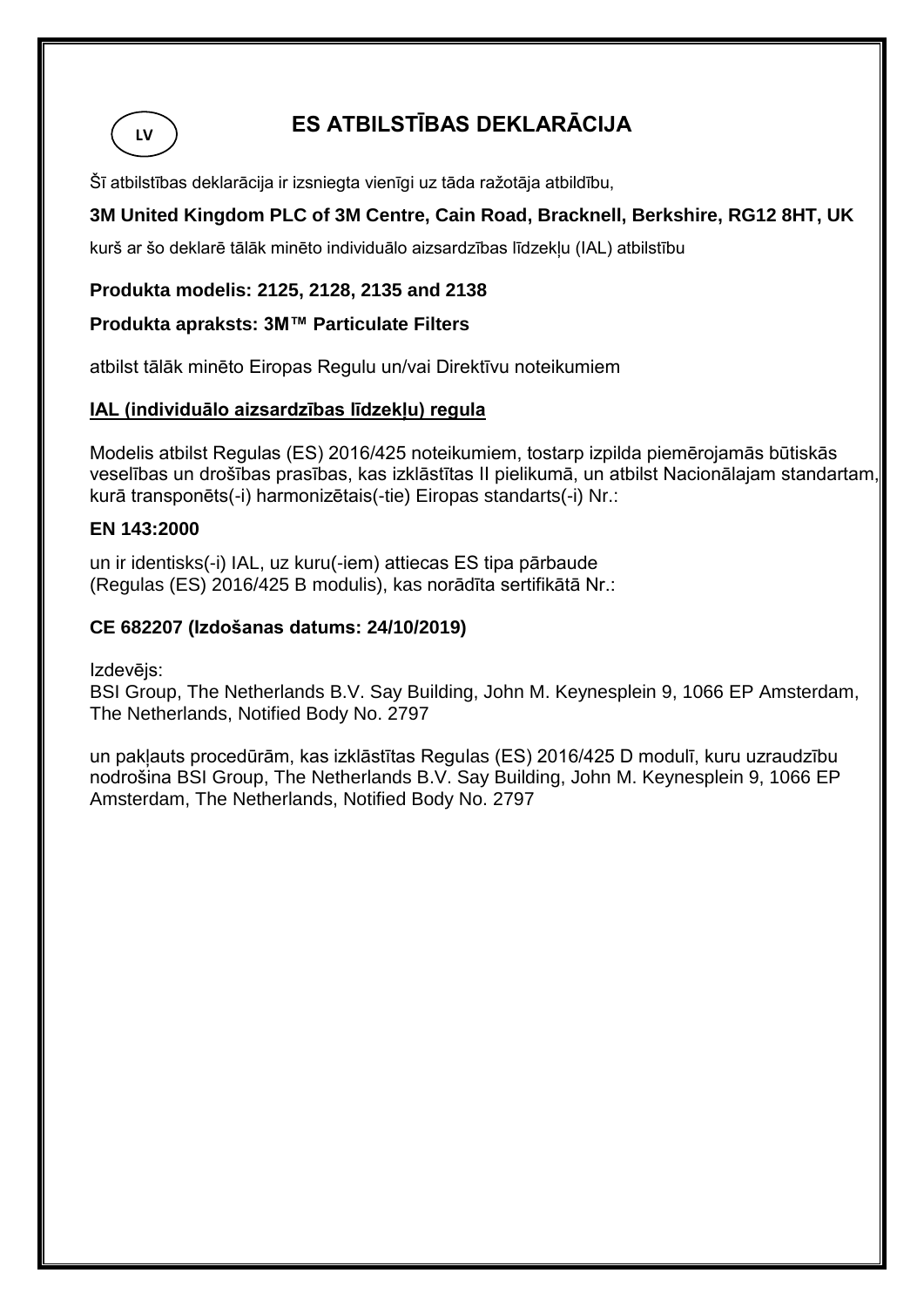**RO**

# **DECLARAȚIA DE CONFORMITATE A UE**

Această Declarație de Conformitate, emisă sub responsabilitatea exclusivă a producătorului,

# **3M United Kingdom PLC of 3M Centre, Cain Road, Bracknell, Berkshire, RG12 8HT, UK**

prin care declarăm următoarele Echipamente de Protecție Personală (PPE)

#### **Model de produs: 2125, 2128, 2135 and 2138**

#### **Descrierea produsului: 3M™ Particulate Filters**

este/sunt în conformitate cu prevederile următoarelor regulamente și/sau directive europene

#### **Regulamentul privind echipamentele individuale de protecție (PPE)**

Modelul este/sunt în conformitate cu dispozițiile Regulamentului (UE) 2016/425, inclusiv îndeplinirea cerințelor esențiale de sănătate și siguranță aplicabile stabilite în anexa II, și cu standardul național care transpune standardul european armonizat numărul(ele):

#### **EN 143:2000**

și este identic cu PPE care face obiectul unei examinări de tip UE (Modulul B din Regulamentul (UE) 2016/425) menționată pe numărul certificatului:

#### **CE 682207 (Data emiterii: 24/10/2019)**

eliberat de:

BSI Group, The Netherlands B.V. Say Building, John M. Keynesplein 9, 1066 EP Amsterdam, The Netherlands, Notified Body No. 2797

și fac obiectul procedurilor prevăzute în modulul D din Regulamentul (UE) 2016/425 sub supravegherea BSI Group, The Netherlands B.V. Say Building, John M. Keynesplein 9, 1066 EP Amsterdam, The Netherlands, Notified Body No. 2797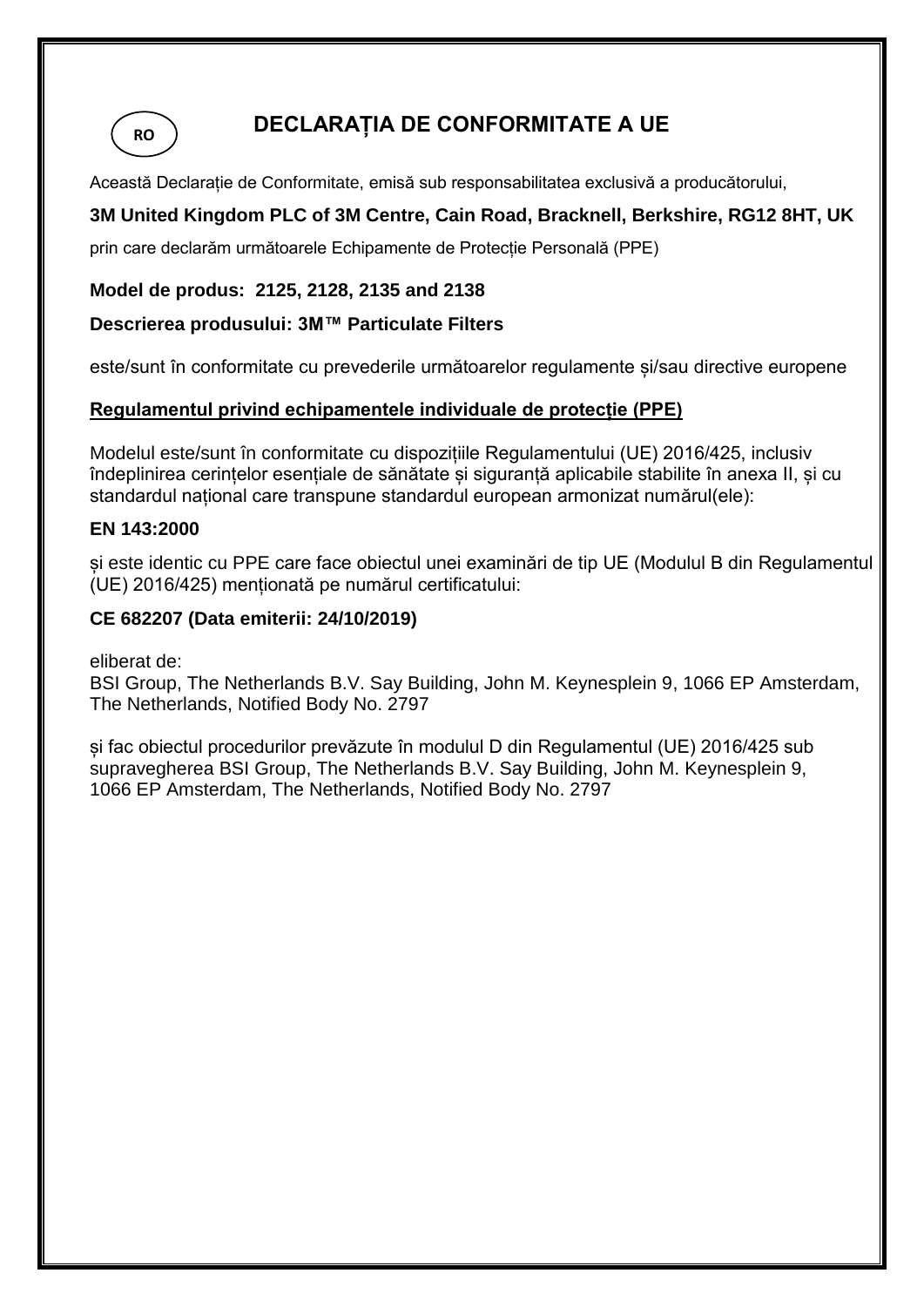# **ELi VASTAVUSDEKLARATSIOON**

Käesolev vastavusdeklaratsioon on välja antud tootja ainuvastutusel

### **3M United Kingdom PLC of 3M Centre, Cain Road, Bracknell, Berkshire, RG12 8HT, UK**

kinnitab käesolevaga, et järgmine isikukaitsevahend:

**Toote mudel: 2125, 2128, 2135 and 2138**

#### **Toote kirjeldus: 3M™ Particulate Filters**

on kooskõlas järgmiste Euroopa määruste ja/või direktiividega

#### **Isikukaitsevahendite määrus**

See mudel on kooskõlas määruse (EL) 2016/425 sätete, sh II lisas välja toodud kohalduvate oluliste tervisekaitse- ja ohutusnõuetega ning riiklike standarditega, millega võetakse üle Euroopa ühtlustatud standard(id):

#### **EN 143:2000**

**EE**

on identne isikukaitsevahendiga, mis vastab ELi tüübihindamistõendis (määruse (EL) 2016/425 moodul B) kirjeldatud tüübile:

#### **CE 682207 (Väljaandmise kuupäev: 24/10/2019)**

Väljaandja:

BSI Group, The Netherlands B.V. Say Building, John M. Keynesplein 9, 1066 EP Amsterdam, The Netherlands, Notified Body No. 2797

on seotud määruse (EL) 2016/425 moodulis D sätestatud protseduuridega, tuginedes järgmisele määrusele BSI Group, The Netherlands B.V. Say Building, John M. Keynesplein 9, 1066 EP Amsterdam, The Netherlands, Notified Body No. 2797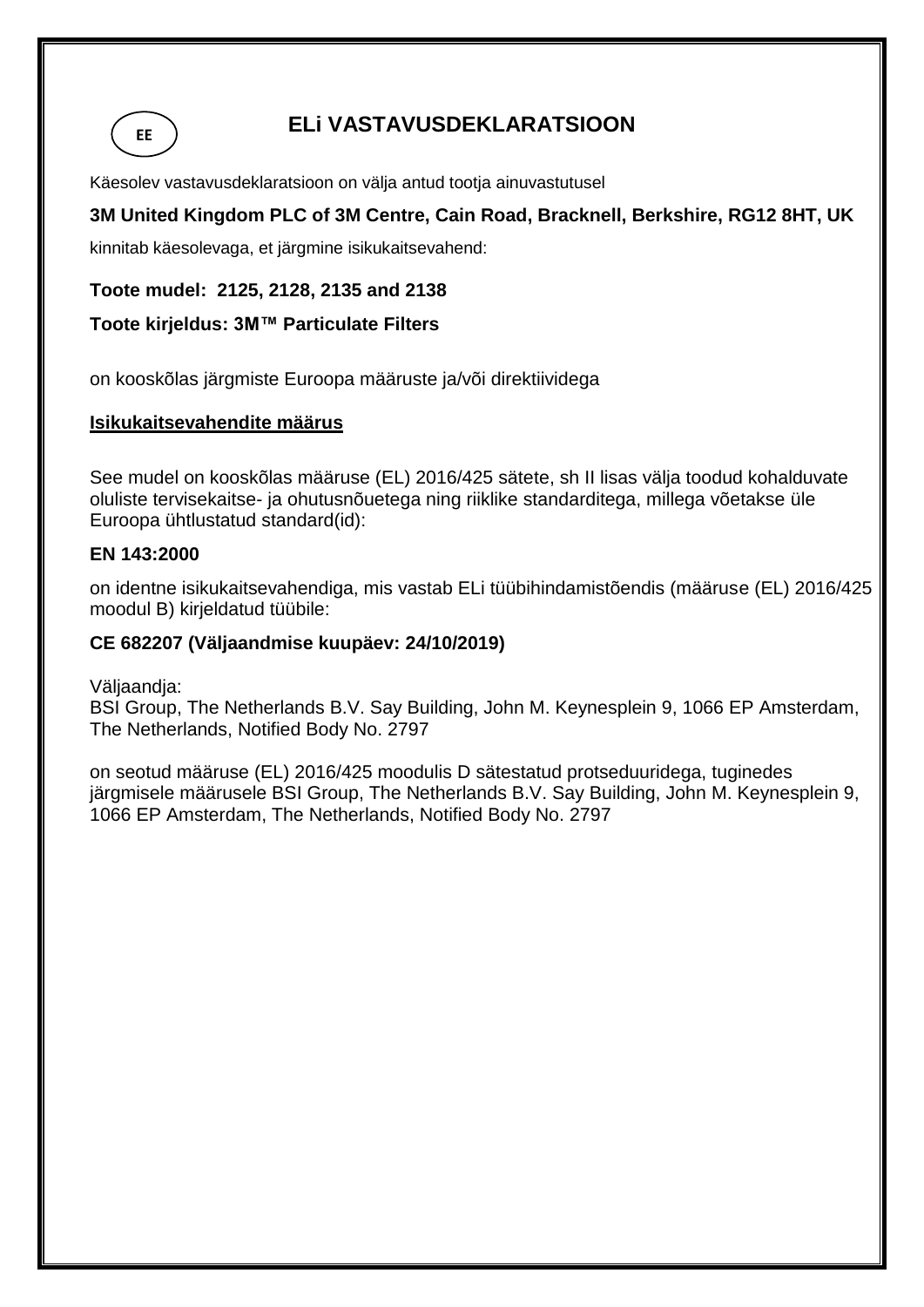

# **DIKJARAZZJONI TAL-KONFORMITÀ TAL-UE**

Din id-dikjarazzjoni ta' konformità, maħruġa taħt ir-responsabbiltà unika tal-manifattur

# **3M United Kingdom PLC of 3M Centre, Cain Road, Bracknell, Berkshire, RG12 8HT, UK**

b'dan tiddikjara li t-Tagħmir ta' Protezzjoni Personali (PPE) li ġej

### **Mudell tal-Prodott: 2125, 2128, 2135 and 2138**

# **Deskrizzjoni tal-Prodott: 3M™ Particulate Filters**

huwa konformi mad-dispożizzjonijiet tar-Regolamenti u/jew tad-Direttivi Ewropej li ġejjin

# **Ir-Regolament dwar it-Tagħmir ta' Protezzjoni Personali (PPE)**

Il-mudell huwa konformi mad-dispożizzjonijiet tar-Regolament (UE) 2016/425, inkluż l-osservanza tar-rekwiżiti essenzjali ta' saħħa u ta' sikurezza applikabbli stabbiliti fl-Anness II, u mal-Istandard Nazzjonali li jittrasponi n-Numru jew in-Numri tal-Istandard jew tal-Istandards Ewropej Armonizzati:

#### **EN 143:2000**

u huwa identiku għall-PPE li huwa s-suġġett ta' eżami tat-tip tal-UE (Modulu B tar-Regolament (UE) 2016/425) li għalih hemm referenza fuq in-numru taċ-ċertifikat:

# **CE 682207 (Data tal-Ħruġ: 24/10/2019)**

maħruġ minn

BSI Group, The Netherlands B.V. Say Building, John M. Keynesplein 9, 1066 EP Amsterdam, The Netherlands, Notified Body No. 2797

u huwa soġġett għall-proċeduri stabbiliti fil-Modulu D tar-Regolament (UE) 2016/425 taħt issorveljanza

of BSI Group, The Netherlands B.V. Say Building, John M. Keynesplein 9, 1066 EP Amsterdam, The Netherlands, Notified Body No. 2797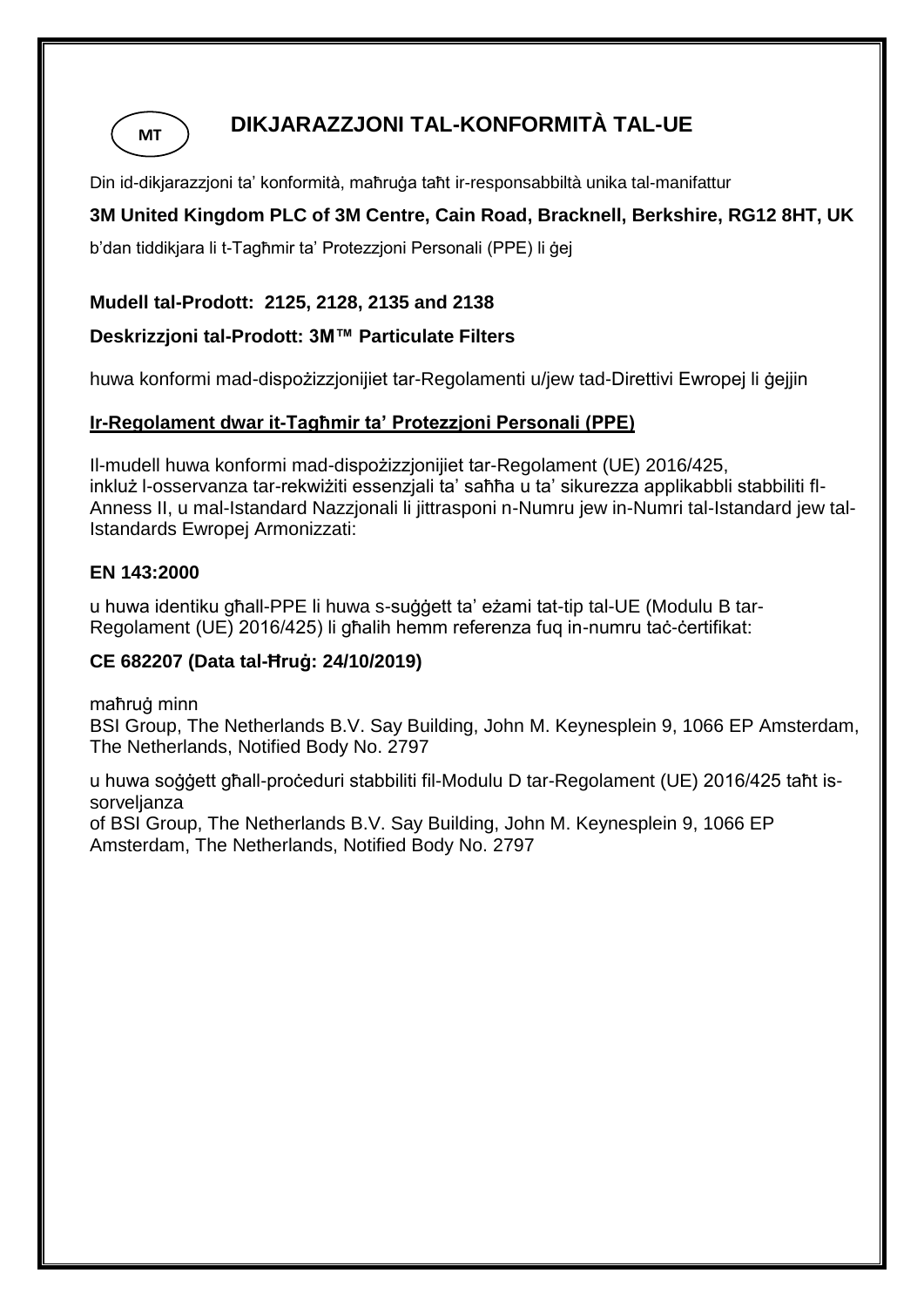**GR**

# **ΔΗΛΩΣΗ ΣΥΜΜΟΡΦΩΣΗΣ ΕΕ**

Η παρούσα Δήλωση συμμόρφωσης, που εκδίδεται με αποκλειστική ευθύνη του κατασκευαστή

# **3M United Kingdom PLC of 3M Centre, Cain Road, Bracknell, Berkshire, RG12 8HT, UK**

δηλώνει ότι τα ακόλουθα μέσα ατομικής προστασίας (ΜΑΠ)

#### **Μοντέλο προϊόντος: 2125, 2128, 2135 and 2138**

#### **Περιγραφή προϊόντος**: **3M™ Particulate Filters**

είναι συμμορφούμενα με τις διατάξεις των ακόλουθων ευρωπαϊκών κανονισμών ή/και οδηγιών

#### **Κανονισμός σχετικά με τα μέσα ατομικής προστασίας (ΜΑΠ)**

Το παρόν μοντέλο συμμορφώνεται με τις διατάξεις του Κανονισμού (ΕΕ) 2016/425, συμπεριλαμβανομένων των εφαρμοστέων ουσιωδών απαιτήσεων υγείας και ασφάλειας που καθορίζονται στο Παράρτημα ΙΙ, καθώς και με το εθνικό πρότυπο που μεταφέρει τα εναρμονισμένα ευρωπαϊκά πρότυπα με αριθμό:

#### **EN 143:2000**

και είναι ίδιο με το ΜΑΠ που αποτελεί αντικείμενο της εξέτασης τύπου ΕΕ (Ενότητα Β του Κανονισμού (ΕΕ) 2016/425) που αναφέρεται στο πιστοποιητικό με αριθμό:

#### **CE 682207 (Ημερομηνία έκδοσης: 24/10/2019)**

#### Αρχή έκδοσης

BSI Group, The Netherlands B.V. Say Building, John M. Keynesplein 9, 1066 EP Amsterdam, The Netherlands, Notified Body No. 2797

και υπόκειται στις διαδικασίες που περιγράφονται στην Ενότητα Δ του Κανονισμού (ΕΕ) 2016/425 υπό την παρακολούθηση του BSI Group, The Netherlands B.V. Say Building, John M. Keynesplein 9, 1066 EP Amsterdam, The Netherlands, Notified Body No. 2797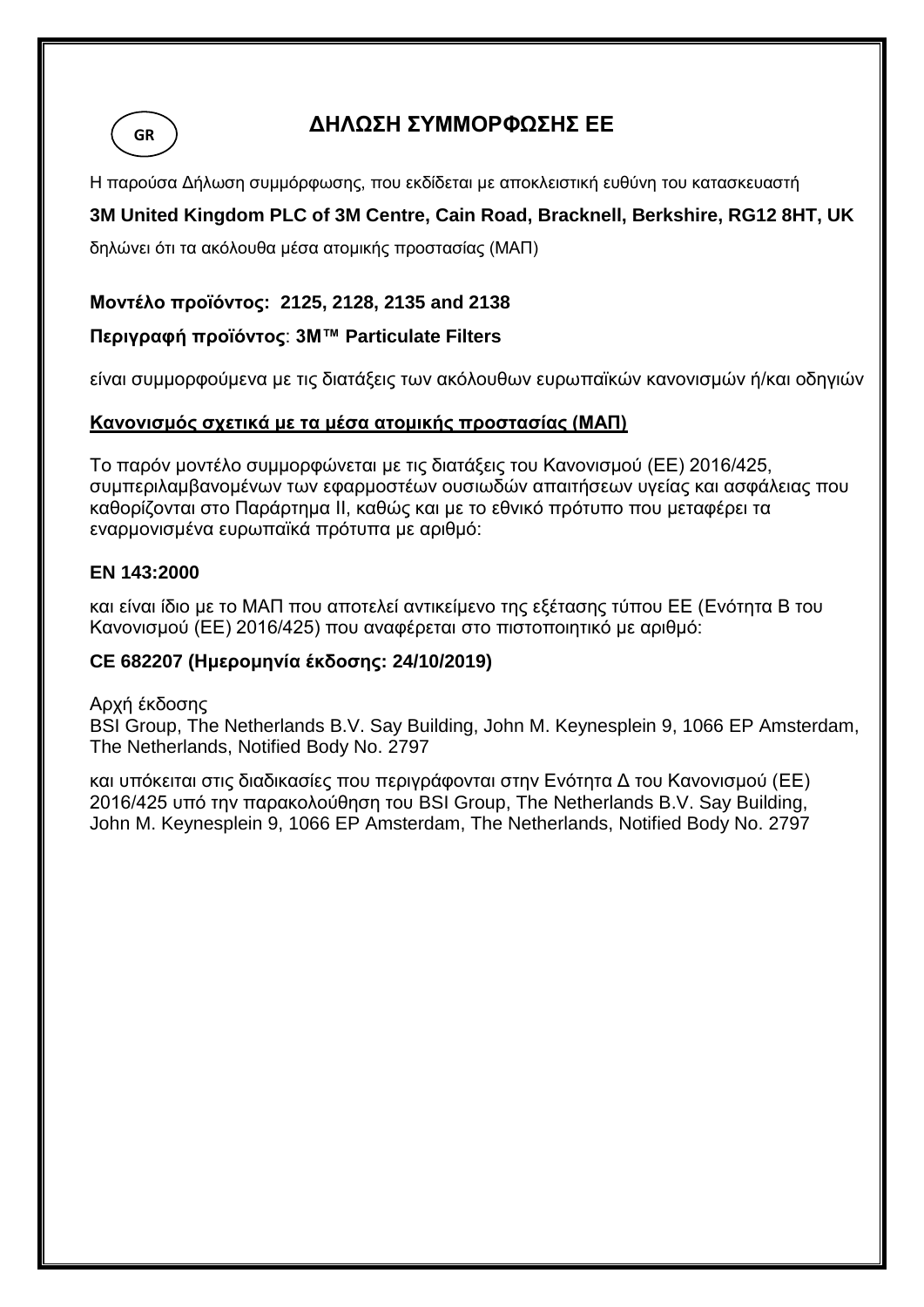

# **EU PROHLÁŠENÍ O SHODĚ**

Toto prohlášení o shodě vydané na výhradní odpovědnost výrobce

# **3M United Kingdom PLC of 3M Centre, Cain Road, Bracknell, Berkshire, RG12 8HT, UK**

tímto deklaruje, že následující osobní ochranné prostředky (OOP)

# **Model produktu: 2125, 2128, 2135 and 2138**

# **Popis produktu: 3M™ Particulate Filters**

jsou ve shodě s ustanoveními následujících evropských nařízení a směrnic

# **Nařízení o osobních ochranných prostředcích**

Uvedené modely jsou ve shodě s ustanoveními nařízení Evropského parlamentu a Rady (EU) 2016/425 a splňují platné základní požadavky na bezpečnost a ochranu zdraví při práci stanovené přílohou II a státní normou provádějící harmonizované evropské normy č.:

#### **EN 143:2000**

a jsou identické s OOP, jež jsou předmětem EU přezkoušení typu (modul B nařízení Evropského parlamentu a Rady (EU) 2016/425) uvedeného na certifikátu č.:

### **CE 682207 (Datum vydání: 24/10/2019)**

vydavatel

BSI Group, The Netherlands B.V. Say Building, John M. Keynesplein 9, 1066 EP Amsterdam, The Netherlands, Notified Body No. 2797

a podléhají postupům stanoveným v modulu D nařízení Evropského parlamentu a Rady (EU) 2016/425

pod dozorem BSI Group, The Netherlands B.V. Say Building, John M. Keynesplein 9, 1066 EP Amsterdam, The Netherlands, Notified Body No. 2797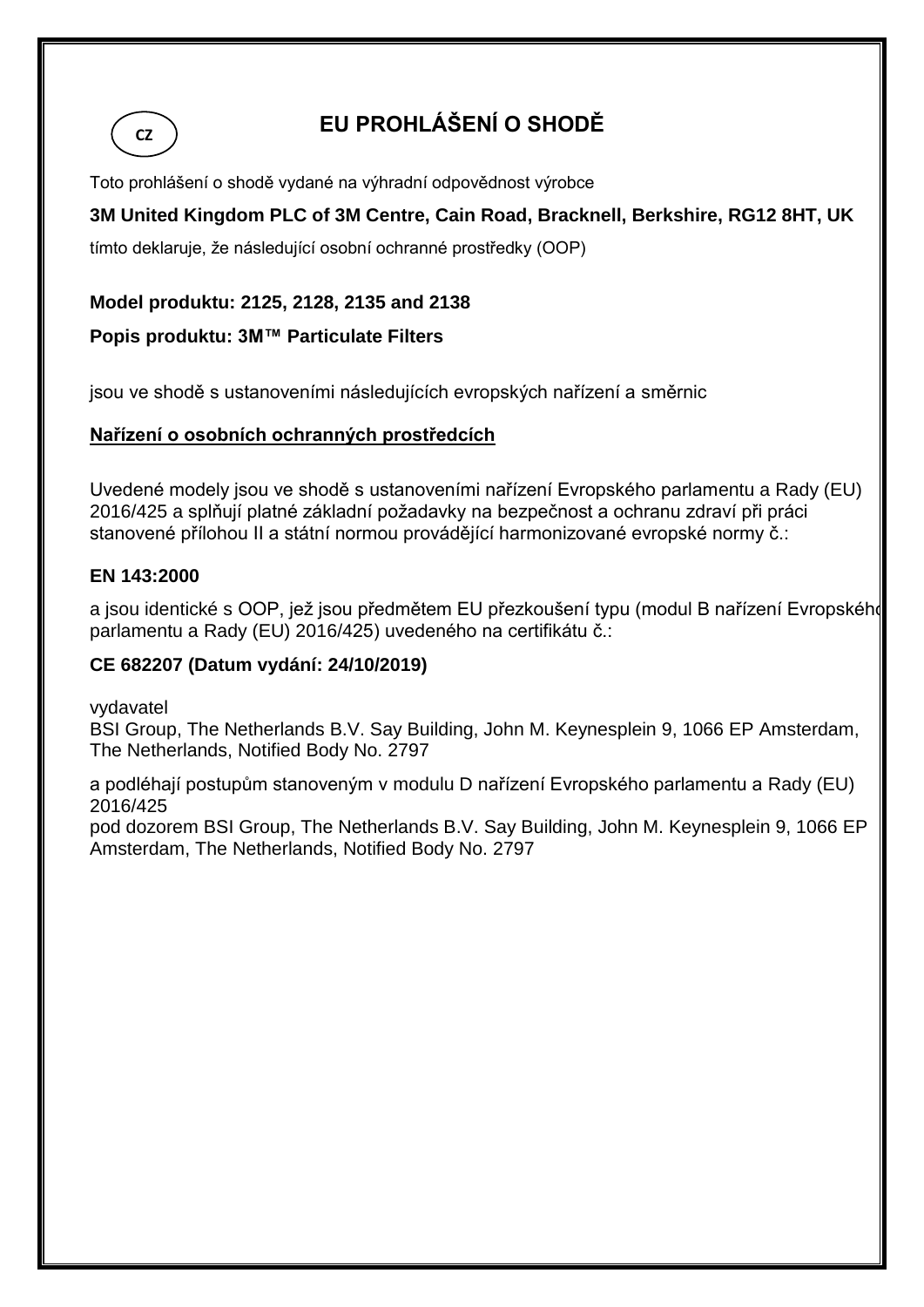

# **EU-MEGFELELŐSÉGI NYILATKOZAT**

Ezt a megfelelőségi nyilatkozatot a gyártó adja ki kizárólagos felelősséggel, aki

**3M United Kingdom PLC of 3M Centre, Cain Road, Bracknell, Berkshire, RG12 8HT, UK** 

ezennel bejelenti, hogy a következő egyéni védőeszköz(ök):

#### **Termékmodell: 2125, 2128, 2135 and 2138**

#### **Termékleírás: 3M™ Particulate Filters**

megfelel(nek) a következő európai rendeletek és/vagy irányelvek rendelkezéseinek

#### **PPE-rendelet (egyéni védőeszközök)**

A modell(ek) megfelel(nek) az (EU) 2016/425 rendelet rendelkezéseinek – ideértve a II. mellékletben meghatározott, alkalmazandó alapvető egészségvédelmi és biztonsági követelmények teljesülését –, valamint az alábbi európai harmonizált szabványszámo(ka)t átültető nemzeti szabványnak:

#### **EN 143:2000**

azonos(ak) továbbá (az [EU] 2016/425 rendelet B. modulja szerinti) EU-típusvizsgálat tárgyát képező, az alábbi számú tanúsítványon hivatkozott egyéni védőeszközökkel:

#### **CE 682207 (Kiállítás dátuma: 24/10/2019)**

kiállító

BSI Group, The Netherlands B.V. Say Building, John M. Keynesplein 9, 1066 EP Amsterdam, The Netherlands, Notified Body No. 2797

ezenkívül az alábbi szervezet felügyelete mellett az (EU) 2016/425 rendelet D. moduljában megállapított eljárás hatálya alá tartozik/tartoznak BSI Group, The Netherlands B.V. Say Building, John M. Keynesplein 9, 1066 EP Amsterdam, The Netherlands, Notified Body No. 2797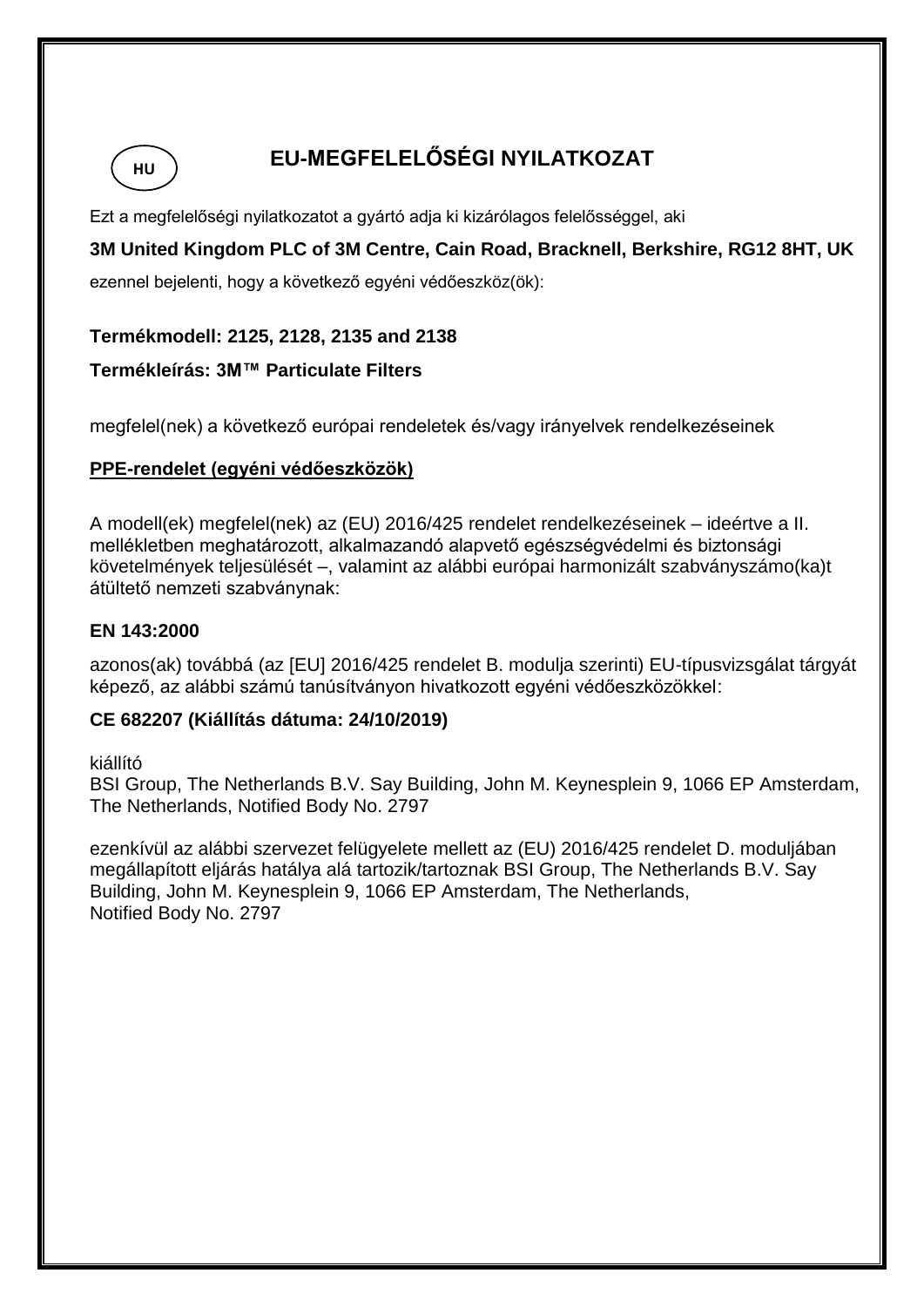

# **VYHLÁSENIE O ZHODE EÚ**

Toto vyhlásenie o zhode vydané vo výlučnej zodpovednosti výrobcu

# **3M United Kingdom PLC of 3M Centre, Cain Road, Bracknell, Berkshire, RG12 8HT, UK**

týmto vyhlasuje, že nasledujúce osobné ochranné prostriedky (OOP)

#### **Model výrobku: 2125, 2128, 2135 and 2138**

#### **Opis výrobku: 3M™ Particulate Filters**

sú v súlade s ustanoveniami nasledujúcich európskych nariadení a/alebo smerníc

#### **Nariadenie o OOP (osobných ochranných prostriedkoch)**

Tento model/modely je/sú v súlade s ustanoveniami nariadenia (EÚ) 2016/425, spĺňa(-jú) platné základné požiadavky na ochranu zdravia a bezpečnosti stanovené v prílohe č. II, a je/sú v súlade vnútroštátnou normou transponujúcou európsku(-e) harmonizovanú(-é) normu(-y) číslo:

#### **EN 143:2000**

a je zhodný/sú zhodné s OOP, ktorý(-é) podlieha(-jú) typovej skúške EÚ (modul B nariadenia (EÚ) 2016/425), na ktorú sa odvoláva osvedčenie číslo:

#### **CE 682207 (Dátum vydania: 24/10/2019)**

vydal

BSI Group, The Netherlands B.V. Say Building, John M. Keynesplein 9, 1066 EP Amsterdam, The Netherlands, Notified Body No. 2797

a podlieha/podliehajú postupom stanoveným v module D nariadenia (EÚ) 2016/425 pod dohľadom BSI Group, The Netherlands B.V. Say Building, John M. Keynesplein 9, 1066 EP Amsterdam, The Netherlands, Notified Body No. 2797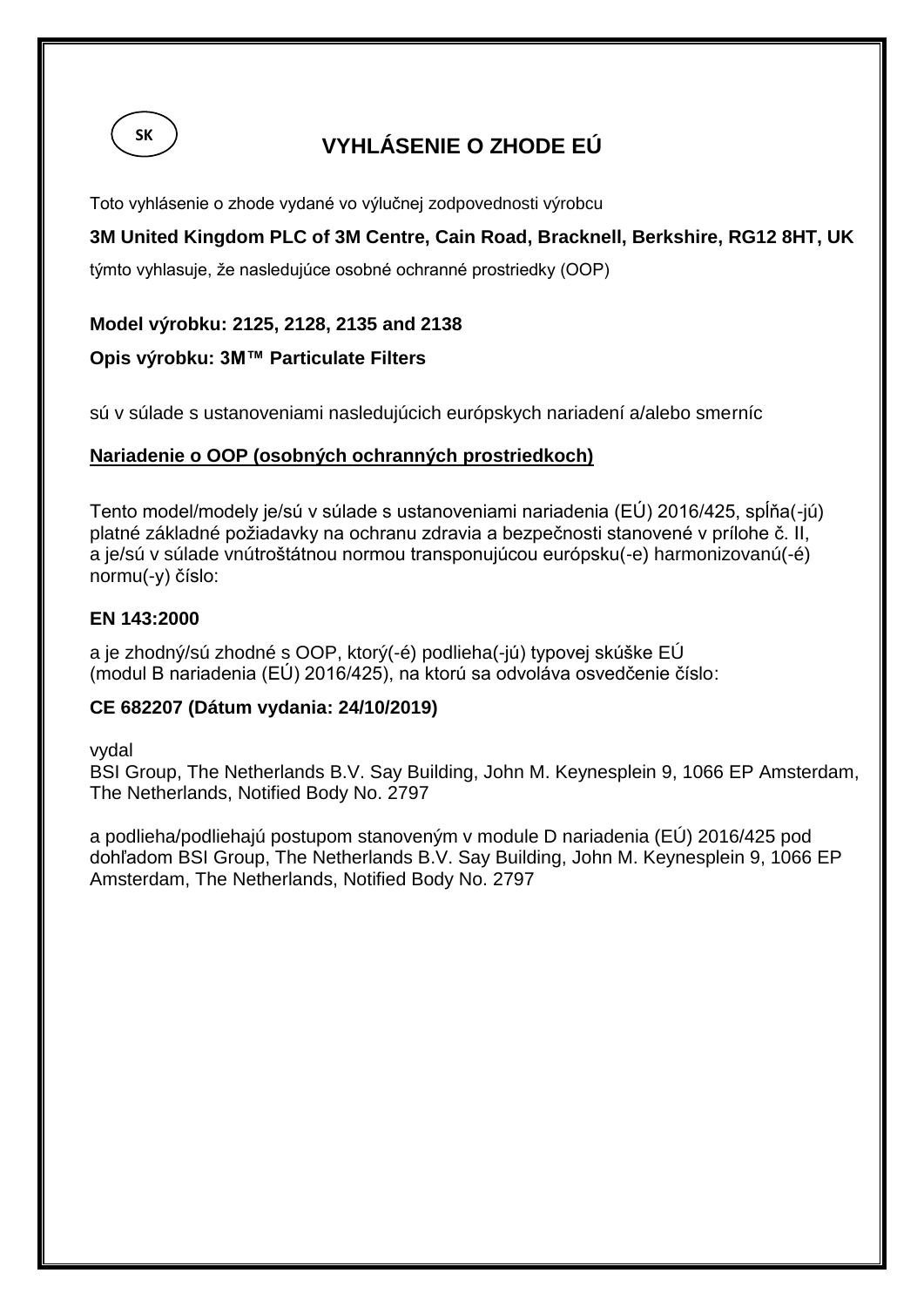

# **ДЕКЛАРАЦИЯ ЗА СЪОТВЕТСТВИЕ ЗА ЕС**

Тази Декларация за съответствие, отговорността за която е изцяло на производителя **3M United Kingdom PLC of 3M Centre, Cain Road, Bracknell, Berkshire, RG12 8HT, UK** 

с настоящото указва, че следните лични предпазни средства (ЛПС)

**Модел на продукта: 2125, 2128, 2135 and 2138**

# **Описание на продукта: 3M™ Particulate Filters**

отговарят на клаузите на следните Европейски регламенти и/или директиви

#### **Регламента за ЛПС (лични предпазни средства)**

Моделите отговарят на разпоредбите на Регламент (ЕС) 2016/425, включително относно изпълнението на приложимите важни изисквания за здраве и безопасност, посочени в Анекс II, и на националния стандарт, който транспонира хармонизираните европейски стандартни номера:

#### **EN 143:2000**

и са идентични с ЛПС, които са предмета на прегледа от ЕС тип (модул Б от Регламент (ЕС) 2016/425), посочени на номера на сертификата:

#### **CE 682207 (Issue Date: 24/10/2019)**

издадено от

BSI Group, The Netherlands B.V. Say Building, John M. Keynesplein 9, 1066 EP Amsterdam, The Netherlands, Notified Body No. 2797

и са предмет на процедурите, посочени в модул Г на Регламент (ЕС) 2016/425 под обхвата на BSI Group, The Netherlands B.V. Say Building, John M. Keynesplein 9, 1066 EP Amsterdam, The Netherlands, Notified Body No. 2797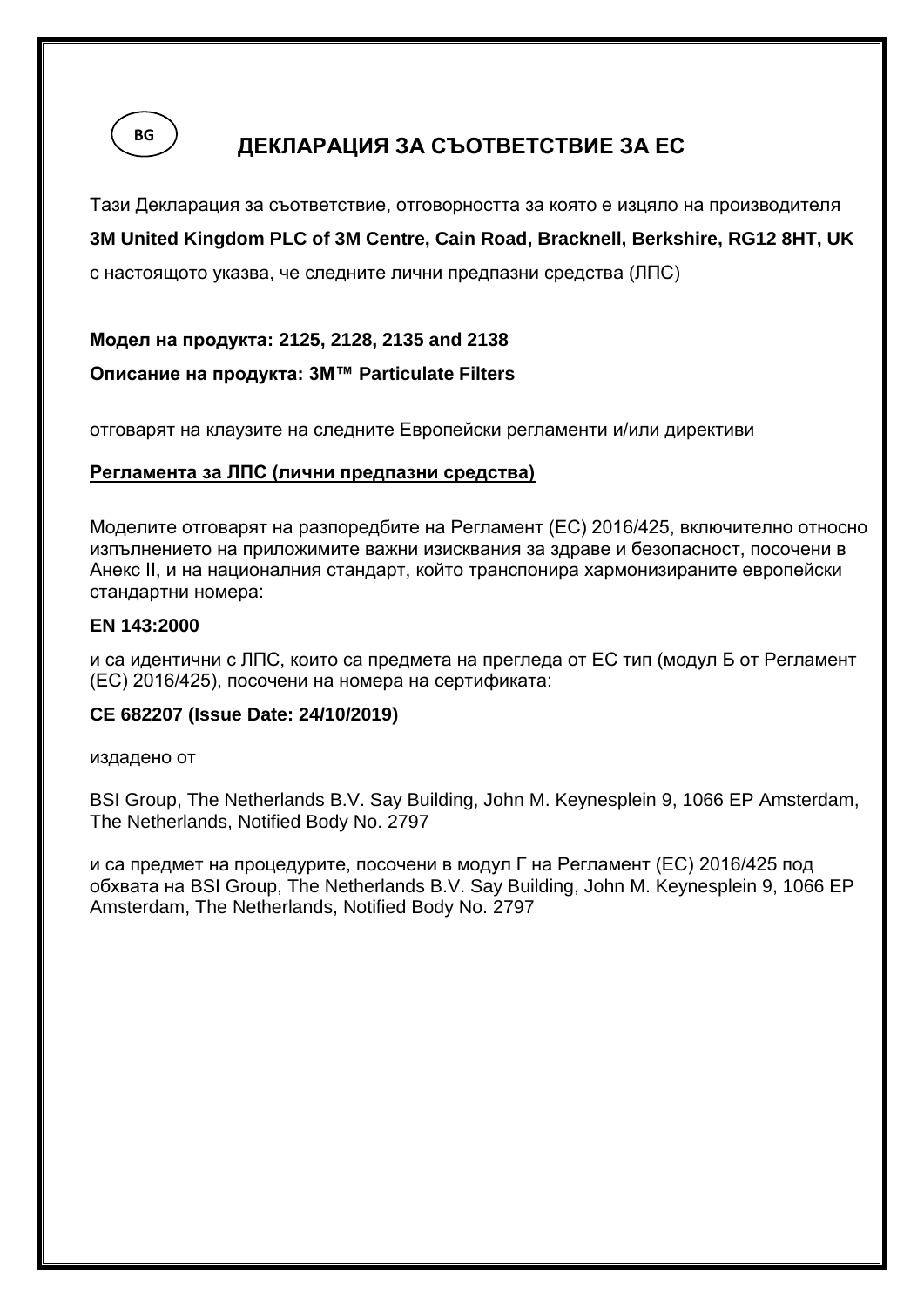

# **ES ATITIKTIES DEKLARACIJA**

Ši atitikties deklaracija išduota tik gamintojo išimtine atsakomybe,

# **3M United Kingdom PLC of 3M Centre, Cain Road, Bracknell, Berkshire, RG12 8HT, UK**

pareiškiu, kad šios asmeninės apsaugos priemonės (AAP)

**Produkto modelis: 2125, 2128, 2135 and 2138**

**Produkto aprašymas: 3M™ Particulate Filters**

atitinka Europos reglamentų ir (arba) direktyvų nuostatas

#### **AAP (Asmeninių apsaugos priemonių) reglamentas**

Šis modelis atitinka Reglamento (ES) 2016/425 nuostatas, įskaitant II priede nurodytus taikytinus esminius sveikatos ir saugos reikalavimus bei Nacionalinį standartą, kuriuo perkeliamas (-i) darniojo Europos standarto numeris (-iai)::

#### **EN 143:2000**

ir yra tapatus AAP, kurioms taikomas ES tipo tyrimas (Reglamento (ES) 2016/425 B modulis), nurodytas sertifikato numeryje:

#### **CE 682207 (Issue Date: 24/10/2019)**

išdavė:

BSI Group, The Netherlands B.V. Say Building, John M. Keynesplein 9, 1066 EP Amsterdam, The Netherlands, Notified Body No. 2797

ir jam taikomos Reglamento (ES) 2016/425 D modulyje numatytos procedūros, kurios prižiūrimos pagal BSI Group, The Netherlands B.V. Say Building, John M. Keynesplein 9, 1066 EP Amsterdam, The Netherlands, Notified Body No. 2797